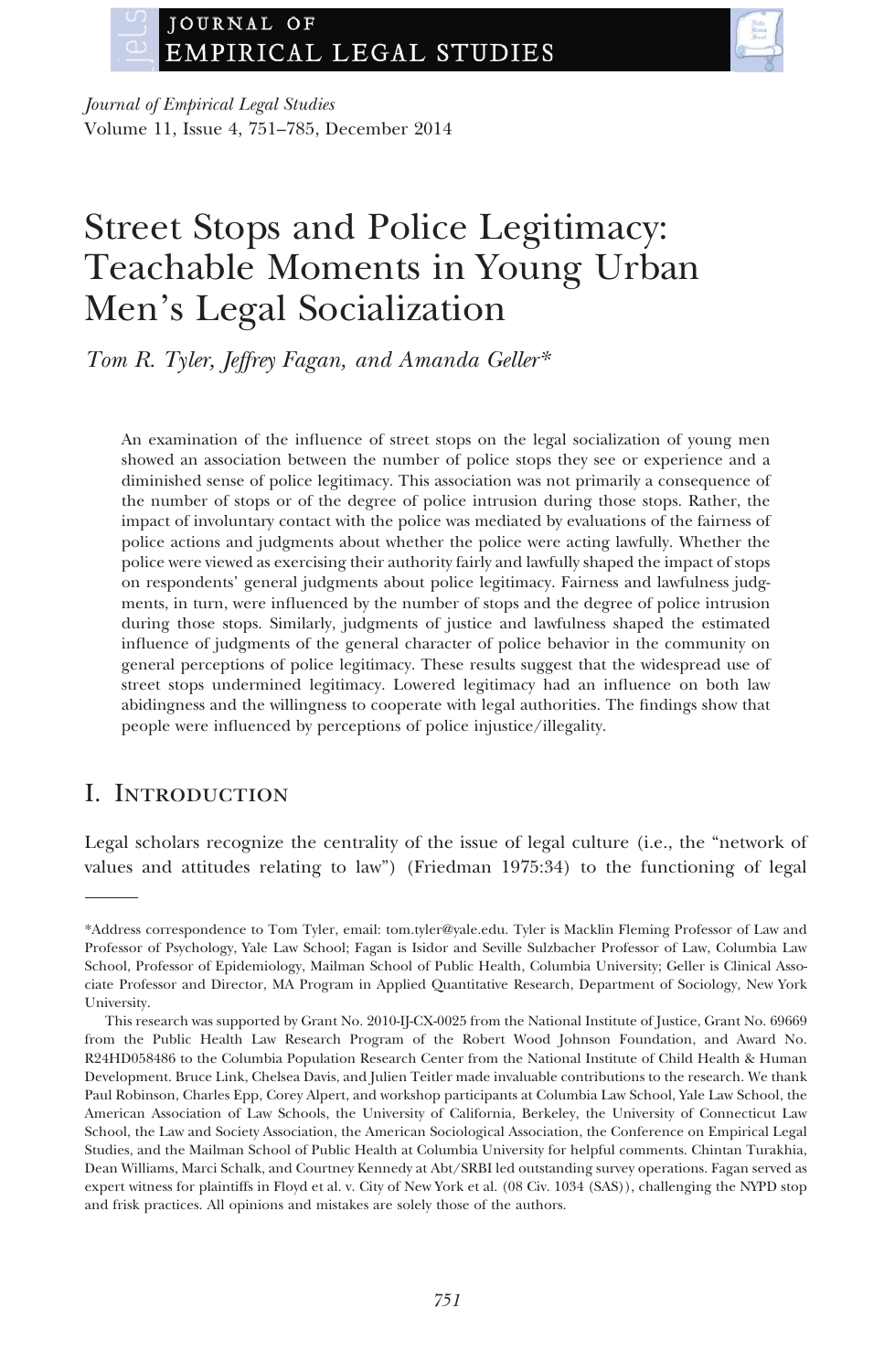authorities. In particular, they have been concerned about how Americans acquire views about the legitimacy of law and legal authority (Sarat 1977). People do so through a process that includes childhood socialization (Tapp & Levine 1977) and later personal and peer experiences with legal authorities. In particular, the period of adolescence and young adulthood is often viewed as key since young men have their most frequent experiences with legal authorities, as do their peers, during this period (Brunson & Weitzer 2011; Fagan & Tyler 2005). The most frequent legal authority young people encounter is a police officer (Tyler & Huo 2002). The goal of this study is to explore the impact on legitimacy of a particularly salient type of young adult experience with the police—the car or street stop—during a particularly central developmental period—young adulthood.

Being questioned by the police is a common occurrence in New York City for hundreds of thousands of residents and visitors, but particularly for young men of color (Fagan 2010, 2013; Fagan et al. 2010, 2012). Over the past 20 years, the New York Police Department has engaged in a series of controversial policies and practices in its dealings with the public. These have included zero-tolerance arrests for minor infractions and violations (Geller & Fagan 2010; Greene 1999; Zimring 2011), saturation of nonwhite neighborhoods with aggressive stop and frisk tactics (Fagan et al. 2010; Schulhofer et al. 2011), frequent car stops, and surveillance of suspect groups such as Muslims in their places of worship and other gathering spots (Huq et al. 2011; Powell 2012; Ruderman 2012a; Tyler et al. 2010). Many stops and frisks result from enforcement of trespass and other quality-of-life laws in both public and private housing. In many instances, citizens are either stopped or arrested on suspicion of criminal trespass while attempting to enter their own home or to visit family members in those buildings (*Davis v. City of New York* 2010; *Ligon v. City of New York* 2012; Carlis 2009; Fagan et al. 2012; Toobin 2013).

Trespass enforcement is only one dimension of a larger policy of proactive policing in New York and many other cities (Kubrin et al. 2010). Proactive policing emphasizes the engagement of police with potential criminal offenders or situations based on any of several indicia that crime may be imminent or in process. In New York, those policies have produced more than 4.4 million involuntary contacts between the police and members of the public between 2004 and 2012 (NYPD various years). Of these contacts, about one in nine resulted in an arrest or a citation, and about one in five appear to fall short of constitutional grounds of legal sufficiency (Fagan 2013). Almost none turn up guns (0.11 percent of all stops) or other contraband (1.5 percent). The high rate of error in these stops, both constitutionally and in effectiveness, is a potential sore spot that could poison citizen support for and cooperation with the police.

Each of these police-citizen contacts is potentially a "teachable moment" about policing for both citizens and police. Yet both legal and policy debates about proactive policing sidestep these lessons and focus instead on two broader frameworks: legality and effectiveness (Harcourt & Meares 2011; Stuntz 2011; Amar 1998). Legality draws on the constitutional framework set forth in *Terry v. Ohio* (1968): that "crime is afoot." That standard refers to crimes that either have just taken place, are imminent, or are ongoing. *Terry* defines the conditions when police may approach and temporarily detain a citizen based on the officer's reasonable suspicion that "crime is afoot" (Alschuler 2002; Harcourt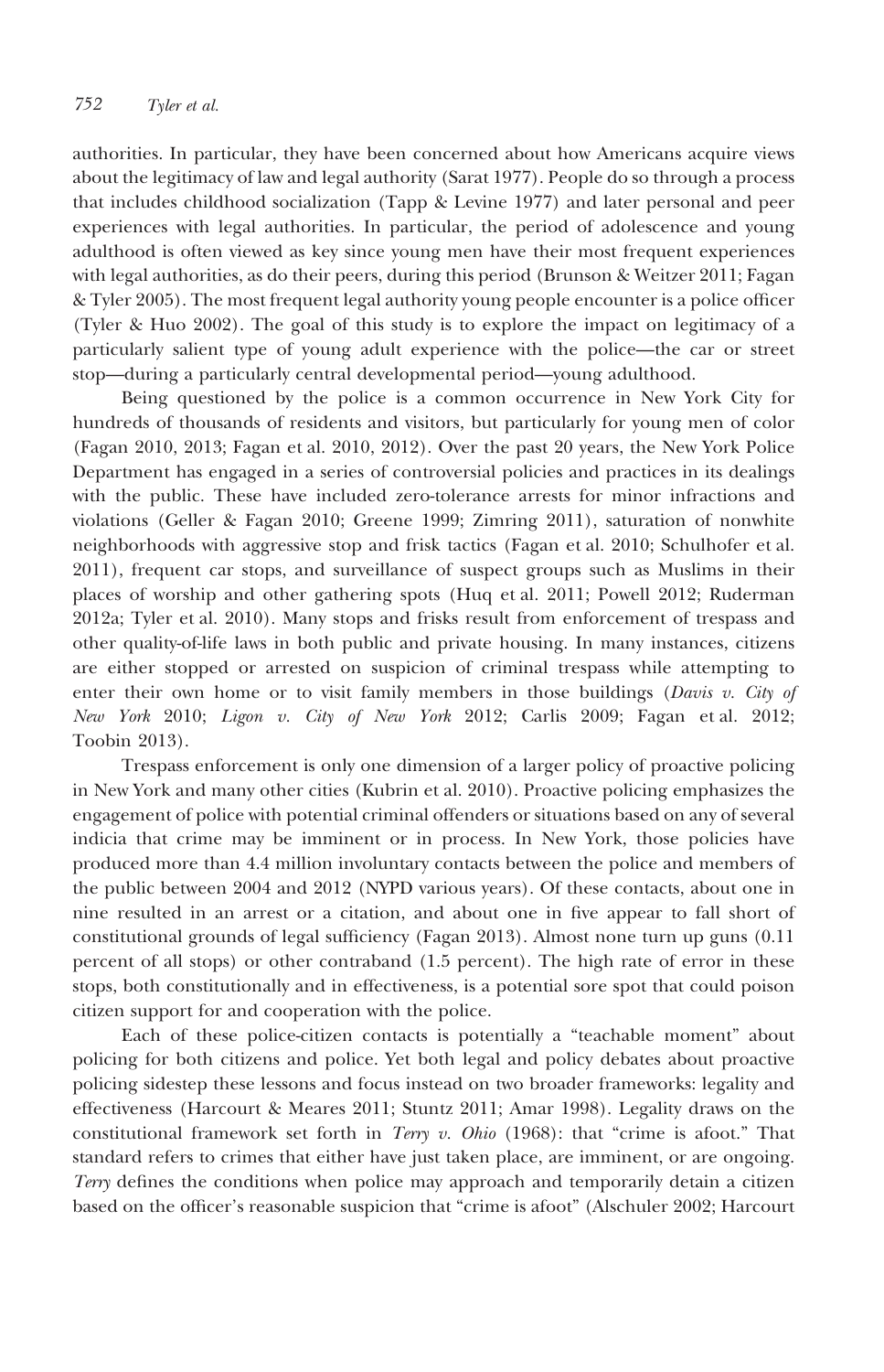& Meares 2011). The legality standard asks whether the police have acted on the permissible grounds of stopping people when there is reasonable suspicion.

Effectiveness is a policy concern, defined in terms of impact of these policies and practices in identifying those whose behavior may signal that they are intending to commit serious crime, or that they may have just completed a crime (Kubrin et al. 2010). The standard inquiry in this type of evaluation is whether stops turn up active offenders or those being sought by the police or the seizure of contraband (Knowles et al. 2001; Persico 2009; Richardson 2010).

But neither the constitutional nor policy standards address appropriate police *conduct* when dealing with persons who have fallen under the police gaze of suspicion. Neither of these standards or benchmarks addresses how police should go about conducting a field interrogation or search of a suspect; they only address the conditions that can initiate the contact and the factors that can justify increasing intrusiveness during the course of the interrogation. There is some "teaching" value in how these formal legal standards shape police behavior and some instructional value for citizens in learning the boundaries of their privacy protections under the Fourth Amendment, but these lessons suggest a narrow concept of legal socialization. At best, these become abstract civics lessons detached from the salience of the moment and the emotional freight that these interactions carry. Our rationale for this article is, quite simply, that we object to the dryness of this version of the civics lesson about police power.

The "teachable moments" from the millions of routine encounters each year under proactive policing regimes across the country are hardly abstract civics lessons that are confined to assessments of legality or crime control. Recent research on the police suggests an additional criterion that might be applied to the evaluation of police policies and practices: how the activities of the police shape public views about police legitimacy. These activities create general and salient impressions about how the police exercise their authority and, in turn, about police legitimacy, even among those not stopped (Carr et al. 2007; Sunshine & Tyler 2003; Tyler 2006b; Tyler & Fagan 2008; Weitzer & Tuch 2006).

Legitimacy has become a focus of concern in recent years because popular legitimacy increasingly has been linked to citizen behaviors that are important to the success of policing (Schulhofer et al. 2011). Those behaviors include deference to police authority during personal interactions (Tyler & Huo 2002); acceptance of police authority as an alternative to private violence or collective disorder (Jackson et al. 2013); heightened compliance with the law (Jackson et al. 2012a; Tyler 2006a); and increased willingness to cooperate with the police (Jackson et al. 2012b; Sunshine & Tyler 2003; Tyler & Fagan 2008; Tyler 2009, 2011).

Accordingly, research on the role of legitimacy in law-related behaviors suggests a not-so-hidden cost to the long-term success of policing efforts if the policies and practices of the police undermine their popular legitimacy. Past studies have shown that compromised perceptions of police legitimacy may be internalized to influence both cooperation with the police and compliance with the law (Tyler & Fagan 2008; Fagan & Piquero 2007; Jackson et al. 2012a). Effects of policing on legitimacy, cooperation, and legal compliance have been identified in both offender (Fagan & Piquero 2007) and general population (Tyler & Fagan 2008; Fagan & Tyler 2005) samples. The results of this research thus far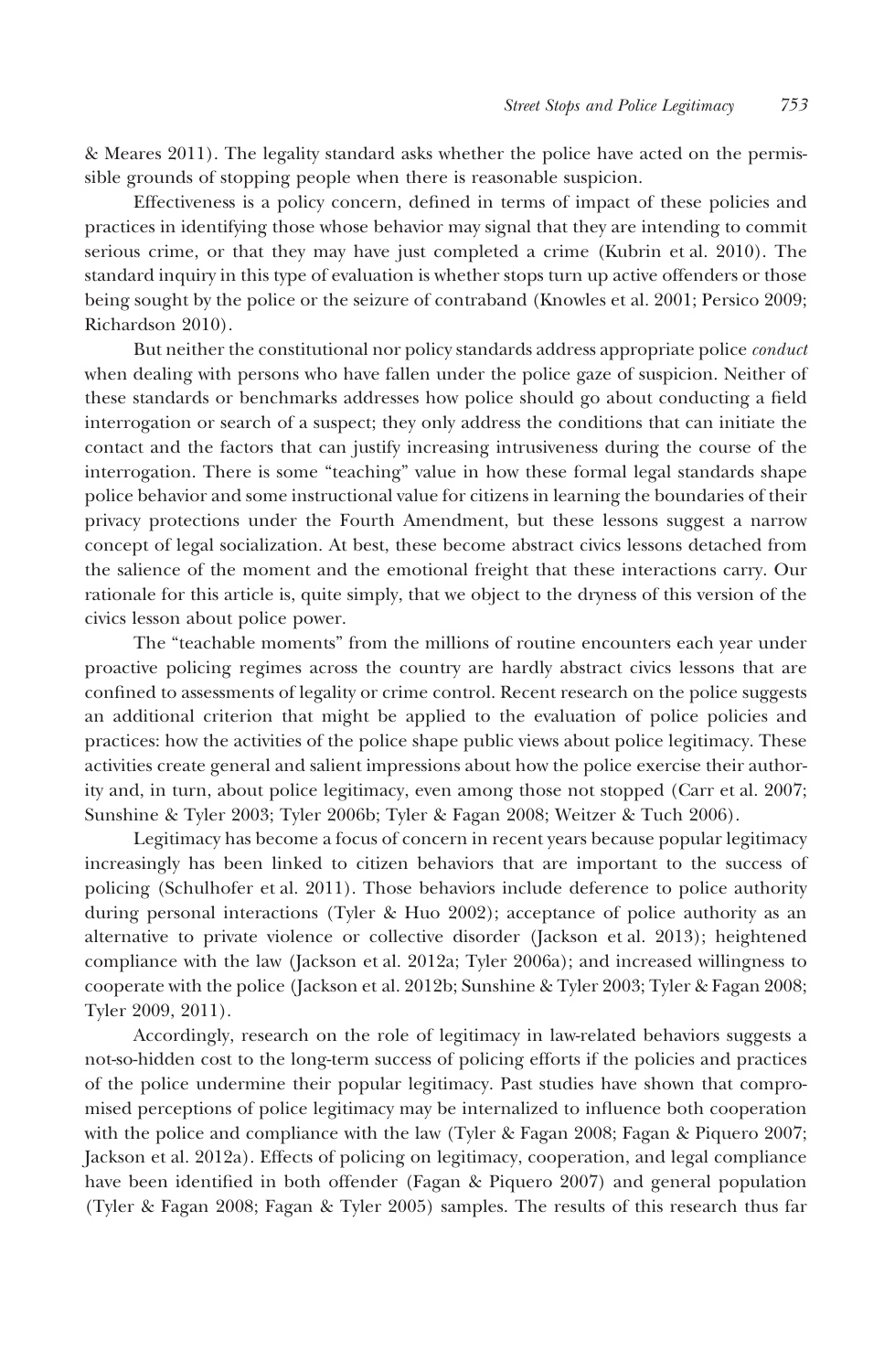confirm that the consequences of legitimacy may go well beyond the concerns of the individuals affected to influence public safety.

In this article, we examine these dimensions of police-citizen contacts in two important contexts for theory and policy. First, the study site is New York City, a place where intensive proactive policing has been institutionalized into the strategic design of policing and has become an intimate and deep-rooted part of the social ecology of many neighborhoods (Beckett et al. 2005, 2006; Fagan et al. 2010, 2012; Fagan 2010, 2012). Second, the study sample is young males between the ages of 18–26. This population makes up about half the 4.4 million involuntary police stops in New York from 2004–2012. This also is the population with the highest crime rates, particularly violent crimes that attract police attention and that drive public policy. The concentration of crime and policing in this population, and in the poorest and highest crime neighborhoods of the city, provides a rich context for identifying the influence of policing on legitimacy and its law-related consequences.

#### *A. Legitimacy and Law-Related Behavior*

What is legitimacy? In the Weberian view (1978), legitimacy is based on beliefs that legal authorities have the right to dictate appropriate behavior. As a consequence, members of the public internalize an obligation and responsibility to follow the law and obey the decisions of legal authorities. Although definitions of legitimacy vary widely, a key feature of many is that it confers the right to command and to dictate behavior, and that it promotes the corresponding duty to obey (Tyler 2006a). Modern discussions of legitimacy are usually traced to the writings of Weber (1968) on authority and the social dynamics of authority. Weber, like Machiavelli and others before him, argued that successful authorities and institutions use more than brute force to execute their directives. They also strive to win the consent of the governed so that their commands will be voluntarily obeyed (Tyler 2006a).

Others suggest that legitimacy of legal authorities is earned, if not negotiated, through actions that demonstrate its moral grounding. In this view, legitimacy is imparted to legal institutions (or other institutions with power over subordinates) when there is moral alignment between those with power and their subordinates. Legitimacy in this framework is the right to rule, and this right is earned in part by what Beetham (1991:11) calls "the degree of congruence, or lack of it, between a given system of power and the beliefs, values and expectations that provide its justification." Legitimacy is not a given power, but accumulates through dense social interactions with authorities, where accounts and evaluations of experiences with the police are shared through efficient information markets and social networks. There also is an implicit emotional component to this view, suggesting that legitimacy is the product of salient gratifying interactions and, alternately, that it can be corroded through negative interactions. Neutrality in interactions produces little more than more neutrality, and suggests a situational and transient tie between the powerful and subordinates.

Kelman and Hamilton (1995) argue that legitimacy "authorizes" a legal actor to determine appropriate behavior within a specific situation; the citizen then feels obligated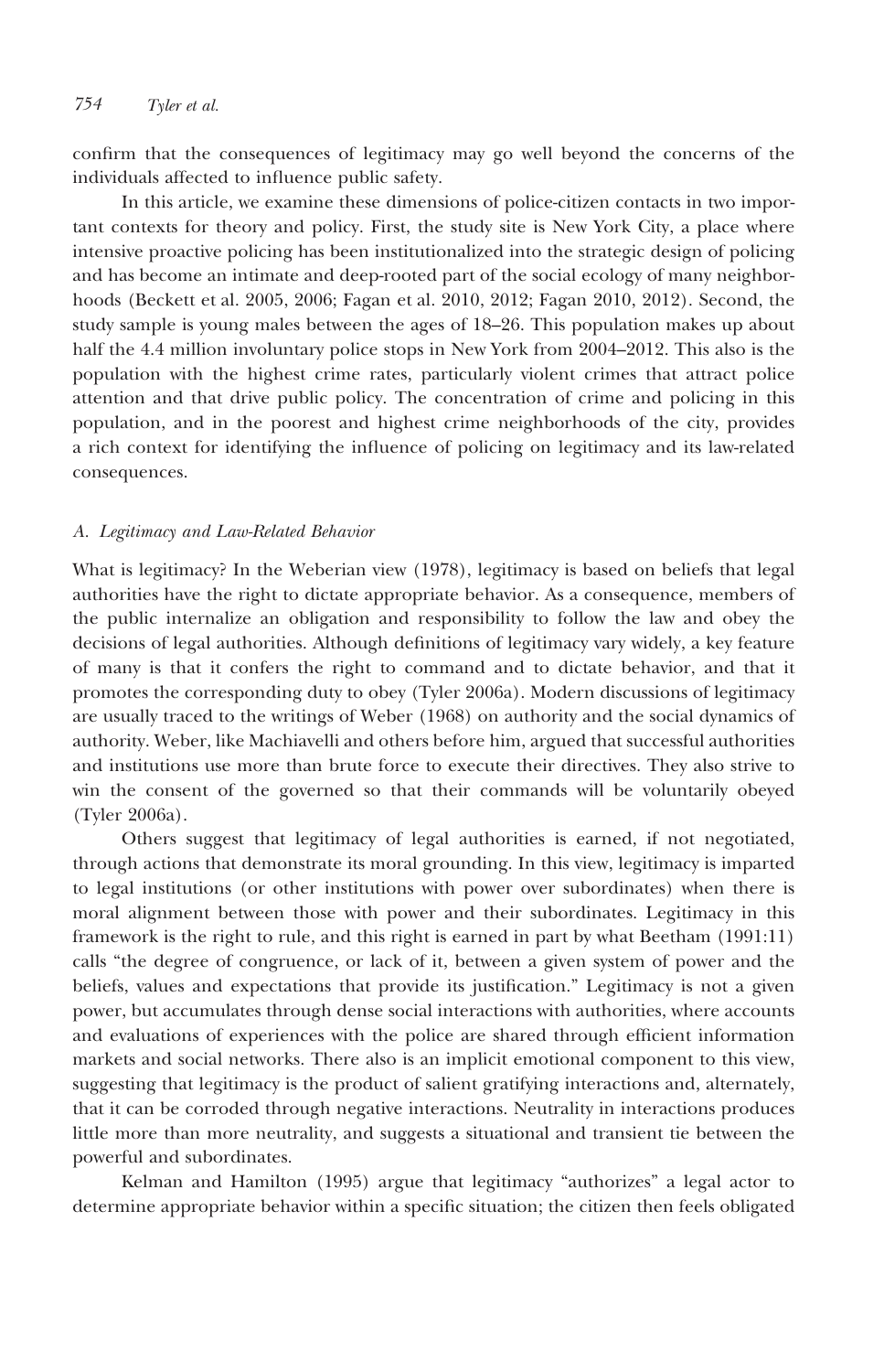to follow the directives or rules that authority establishes. Kelman and Hamilton go on to claim that the authorization of actions by authorities "seem[s] to carry automatic justification for them. Behaviorally, authorization obviates the necessity of making judgments or choices. Not only do normal moral principles become inoperative, but—particularly when the actions are explicitly ordered—a different type of morality, linked to the duty to obey superior orders, tends to take over" (Kelman & Hamilton 1989:16). Legitimacy, according to this general view, is a quality that is inherently possessed by an authority, law, or institution that leads others to feel obligated to accept its directives. It is "a quality attributed to a regime by a population" (Merelman 1966:548). Consistent with the arguments of Weber, the suggestion is that perceptions of legitimacy are based on feelings of obligation that are disconnected from substance and material interest. Legitimacy is linked not to the authorities' possession of instruments of reward or coercion, but to properties of the authority that lead people to feel it is entitled to make decisions and be obeyed. People will abide by the law and follow police directives even if they disagree with specific guidelines and instructions.

In this study, we operationalize these dimensions of legitimacy using the three elements that have been central to these theories and to past empirical assessments (Tyler & Jackson 2014): (1) trust and confidence in the police; (2) the perceived obligation to obey; and (3) the judgment that the police and the public are in normative alignment concerning values.

#### *B.* Terry *Stops and Proactive Policing in New York*

Adolescents and young adults have uniquely high rates of contact with police, much of it involuntary (Langton & Durose 2013; Fagan et al. 2010: Ayres & Borowsky 2008). For many youths, during pivotal developmental stages when adolescents form lasting views of the legitimacy of legal norms and legal actors, the police are the primary face of the state and the first that they are likely to encounter growing up (Fagan & Tyler 2005; Skogan & Frydl 2004). The growing policy preference for proactive policing over the past two decades has increased the likelihood of police encounters and changed the nature of police-youth contact (Kubrin et al. 2010). In "proactive policing," officers actively engage citizens in attempts to detect criminal activity that crime is imminent, ongoing, or recently completed (Harmon 2009; Skogan & Frydl 2004). These temporary street or car detentions are constitutionally sanctioned and regulated under *Terry v. Ohio* (1968). Under *Terry*, police are required to have reasonable and articulable suspicion that "crime is afoot" to justify the temporary detention and questioning of a citizen. A series of subsequent cases (e.g., *Whren v. United States* 1996; *Illinois v. Wardlow* 2000; *People v. DeBour* 1976) have further defined the scope and nature of when police can make "proactive" stops (Harcourt & Meares 2011; Alschuler 2002). In addition to street activity, police both in cities and suburbs have become ubiquitous in schools, often with the authority to make arrests or physical detentions, and engage in other enforcement activity such as locker or backpack searches (Kupchik 2010).

Although data limitations complicate comparisons across cities, it seems that nowhere in the United States is this practice more prevalent than in New York City (Zimring 2011; Fagan & MacDonald 2013). Police in New York made over 4.5 million proactive stops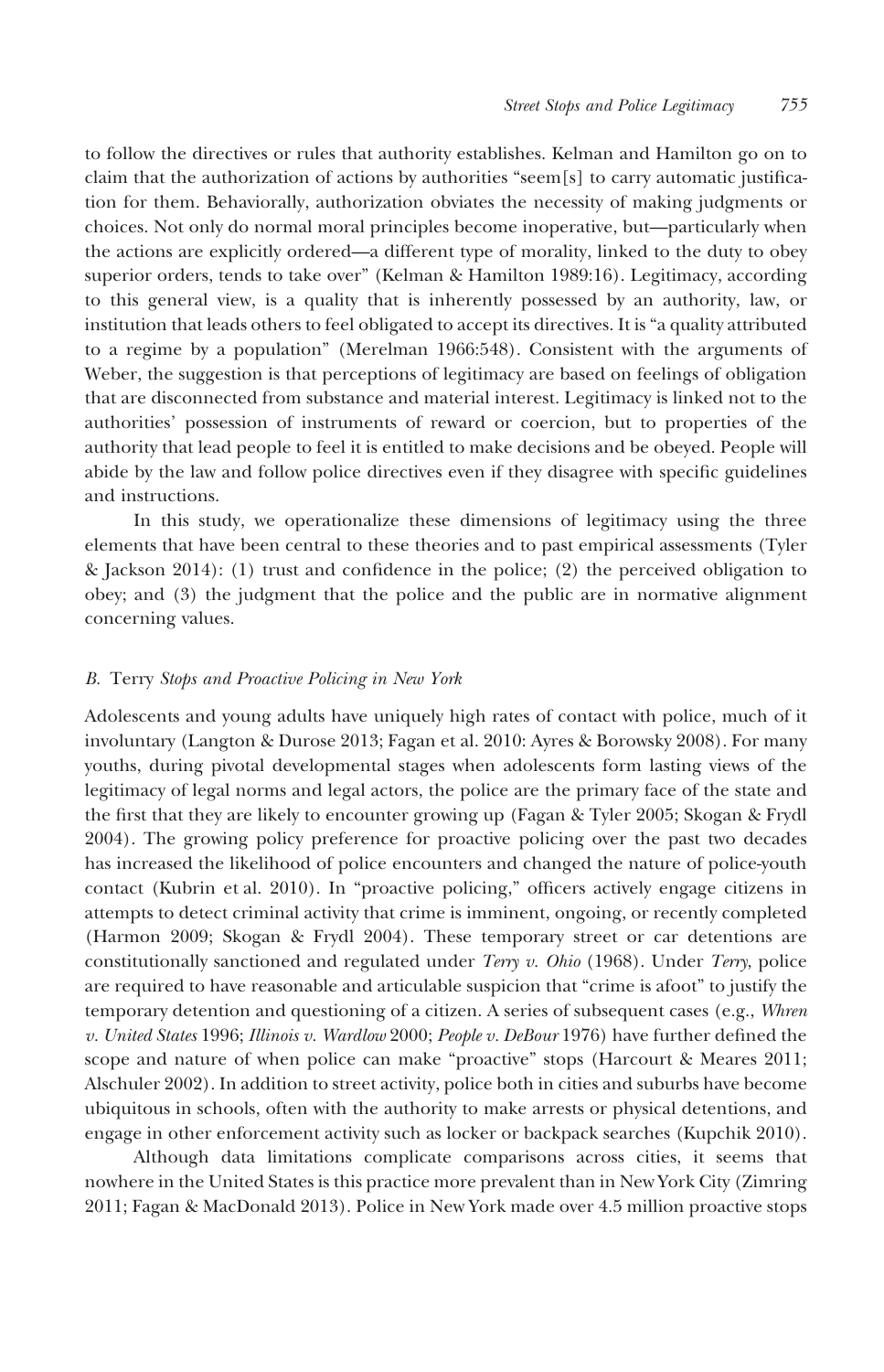from 2004–2012, and nearly half those (48.5 percent) are stops of persons ages 16–24 (Fagan 2013). Among youths 13–15, police in New York recorded 206,000 stops during the same period (Geller 2013).<sup>1</sup> Fagan et al. (2010) estimated that approximately 80 percent of African-American adolescents ages 16–17 were stopped one or more times by New York City police in 2006. Comparable rates for Hispanics were 38 percent and 10 percent for white youths.

The low yield in crime detection from these stops (Fagan 2010, 2013) raises questions about the accuracy of the suspicion animating these stops. The stop regime seems closer to an administrative or actuarial design rather than the highly articulated requirements for individualized and "reasonable" suspicion envisioned by *Terry* and also required in New York law (*People v. DeBour* 1976). In many cities, these police-citizen interactions are unlikely to result in arrest, summons, or the seizure of contraband (Alpert et al. 2005; *Bailey v. City of Philadelphia* 2011; Fagan et al. 2010); rates of return (commonly known as "hit rates") in some cities have the potential to fall below those of randomized checkpoints (*City of Indianapolis v. Edmond* 2000; *Michigan Dept. of State Police v. Sitz* 1990). Furthermore, the burden of involuntary police contact in many large cities falls on black and Latino residents, at times to the extent that efficiency is compromised (Alpert et al. 2005; Epp et al. in press; Fagan 2010; Geller & Fagan 2010; Hagan et al. 2005; Thompson 1999; Banks 2003), raising equity and constitutional concerns about the possibility of racial profiling.

Although rates of stops of adolescents and young adults are quite high in New York, the rates are also high across the country. Evidence from the National Longitudinal Survey of Youth suggests that more than 15 percent of American youth have been arrested by age 18, with higher rates for African Americans (30 percent) (Brame et al. 2012). By age 23, 30 *percent* of all males have been arrested one or more times, with higher rates (47 percent) for African-American males. The 2008 Police-Public Contact Survey suggests that 13.2 percent of U.S. residents aged 16 and 17 had face-to-face contact with a police officer (Eith & Durose 2011). In a survey of more than 18,000 Chicago public school students, about half reported that they had been stopped and asked questions by the police, and "told off or told to move on" by the time they were in ninth or tenth grade (Hagan et al. 2005).

Beyond policy and constitutional concerns, unwanted stops also risk emotional and psychological harms (Geller et al. in press). Despite the low sanction or seizure rates, these stops have the potential to be physically invasive and psychologically distressing. Qualitative research both in New York City and elsewhere suggests that young men are often handcuffed, thrown to the ground, or slammed against walls while their bodies and belongings are searched (Brunson & Weitzer 2009; Rios 2011; Powell 2012; Ruderman 2012a, 2012b). Force is significantly more likely to be used against minority suspects in street stop encounters than against whites (Fagan 2010), compounding the assaults on dignity by including a dimension of racial targeting for the most extreme forms of police contact. In interviews,

<sup>&</sup>lt;sup>1</sup>Since the age of majority for criminal responsibility in New York is 16, police are dis-incentivized from recording stops of persons who are legal minors. There are limitations on the field interrogations of minors that may serve as barriers to proactive policing of youths. Accordingly, the estimate of the number of persons below 16 years of age who are stopped in New York City is likely a conservative figure. See, e.g., Fratello et al. (2013) and Stoudt et al. (2011).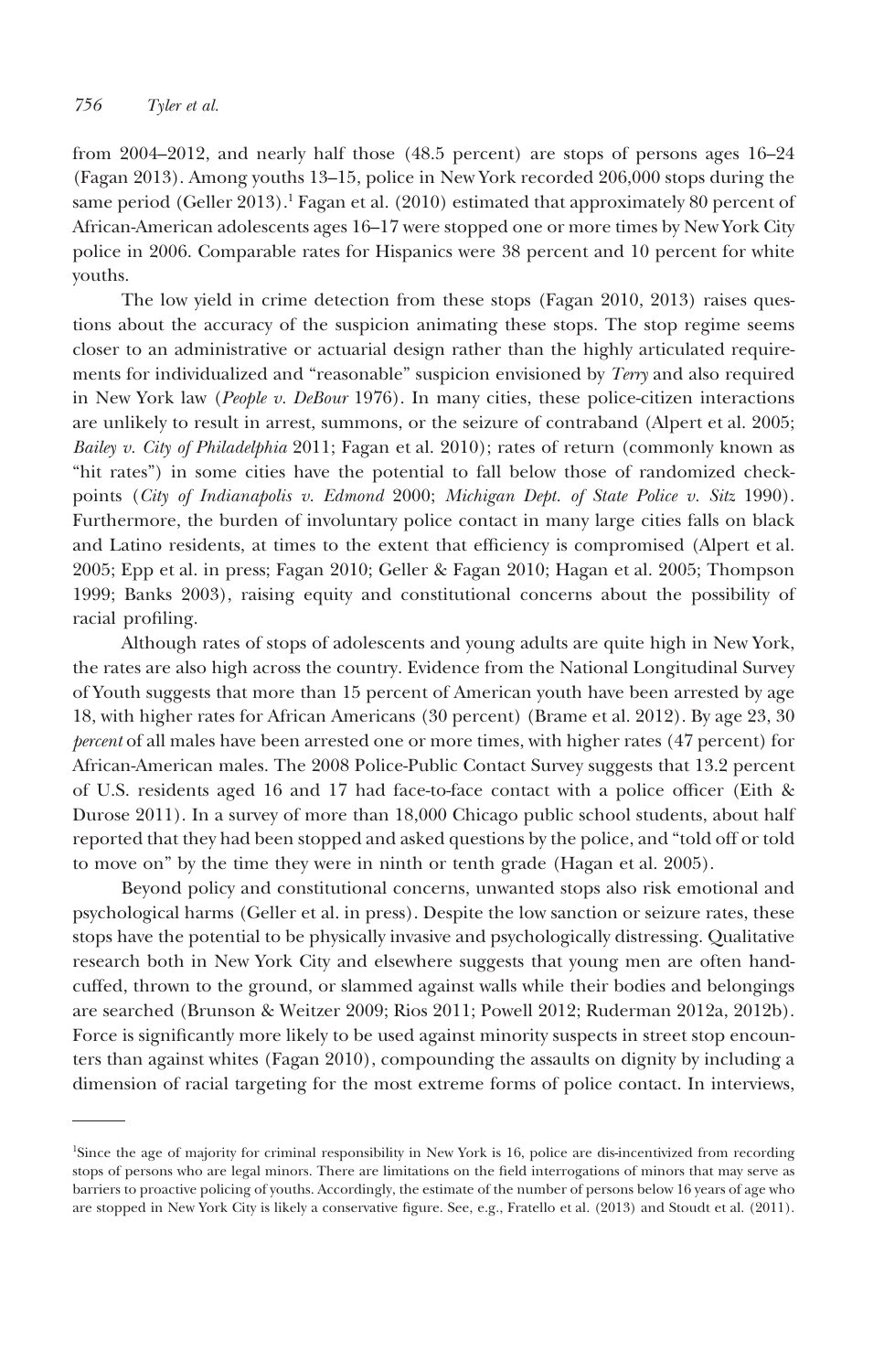both young men and women report that street stops are laced with violence, threats, hypermasculine and homophobic invective, and degrading and racially tinged language (Brunson & Weitzer 2009; Gau & Brunson 2010; Rios 2011). Some young women stopped by the police report feelings of embarrassment and sexual intimidation when stopped, particularly when they are frisked by male officers (Ruderman 2012b).

#### *C. Policing and Legal Socialization*

These personal experiences with the police also are key determinant of legal socialization, a process that unfolds during childhood and adolescence to shape the likelihood of youth compliance with the law and cooperation with legal actors (Fagan & Tyler 2005; Fagan & Piquero 2007; Hagan et al. 2005). Shedd (2012) suggests high rates of distress and perceptions of injustice among Chicago youth who have been stopped by the police, while Brunson and Weitzer (2009) identify feelings of "hopelessness" and being "dehumanized." Adolescent legal socialization might also be influenced by police activity that teens witness in their neighborhoods, even if they are not personally stopped. Rosenbaum et al. (2005), Gau and Brunson (2010), and Brunson and Weitzer (2009) identify a "vicarious" experience of policing, in which perceptions of the police are influenced not only by one's own experiences, but also by the experiences of others.

In this study, we locate legitimacy and the experiences that shape its formation as a process of legal socialization. We define legal socialization as the developmental process by which individuals internalize the norms of the law through their direct and vicarious interactions with law and legal actors (Fagan & Tyler 2005). Legal socialization is the internalization of law, rules, and agreements among members of society, and the legitimacy of authority to deal fairly with citizens who violate society's rules. What adolescents see and experience through interactions with police, courts, and other legal actors shapes their perceptions of the relation between individuals and society. When experiences with legal actors are perceived as fair, just, and proportionate, these experiences reinforce the legitimacy of the law, and can contribute to compliance and desistance. However, when punishment is delivered unfairly, unjustly, and/or disproportionately, it leads to cynicism about the law, and can contribute to anger and persistence of criminal behavior (Sampson & Bartusch 1998; Kirk & Papachristos 2011; Papachristos et al. 2012).

Our concern here is the criminal law, and the relevant law-related behaviors that may be affected by this domain of legal socialization. A person's willingness to support law and law enforcement is a litmus test of the effectiveness and viability of the efforts of the police to manage social order (Tyler 2006a), and while that support can be secured and leveraged by the threat of coercion and/or the promise of reward, it is easier in a democratic and pluralist society to exercise authority through legitimacy, that is, by acting in ways that people find appropriate, reasonable, and just. In this view, legitimacy is a product of how police treat people and make decisions when they are exercising their regulatory authority (Tyler & Fagan 2008). Police behavior toward citizens confers a status of democratic belonging and social identity that has important consequences for cooperation between citizens and legal authorities (Bradford 2014).

Even legally trivial and inconsequential interactions in which a person is not detained or arrested—the vast majority of police-citizen encounters in New York—can have a strong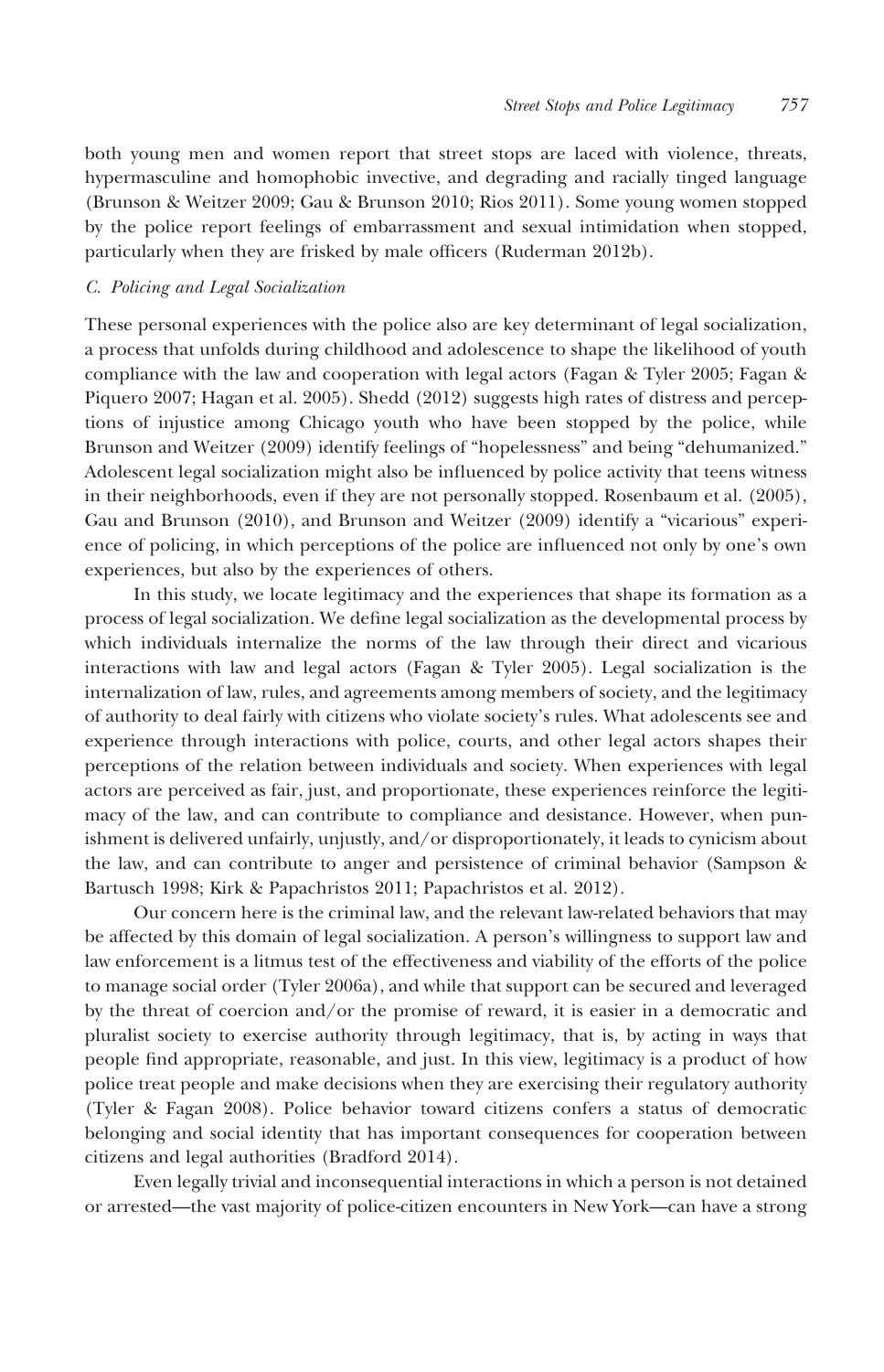influence on people's views about the legitimacy of the police. So, too, can vicarious experiences: witnessing other people's interactions with the law and legal authorities. This perspective suggests that we should treat each encounter between citizens and the police (as well as courts and other legal actors) as a socializing experience—a teachable moment—that builds or undermines legitimacy.

The link between procedural fairness and legitimacy is in turn essential to public safety since citizens' views about police legitimacy predict compliance with legal rules and cooperation with the police (Tyler 2006a). Procedural fairness affects citizens' cooperation with police and their participation in the co-production of security. Reporting crimes to the police, assisting police in the identification of criminals, and participation in crimeprevention efforts are all expressions of cooperation that are strongly influenced by legitimacy and its predicate of procedural fairness. In other words, police success in fighting crime depends on having public cooperation, which in turn depends on perceptions of police legitimacy.

Being stopped by the police has been shown to have both positive and negative implications for legal socialization, depending on the nature of the interactions that citizens have with the police in the course of an encounter. Research with community samples of New York City residents (Tyler & Fagan 2008) and young people in London (Bradford 2014) finds that legal socialization is shaped not only by whether respondents had been stopped by the police, but also by their perceptions of procedural justice during the stop: whether they felt they were stopped for a legitimate reason, treated fairly, and given an opportunity to tell their side of the story, or whether decisions were made via just procedures. Perceived procedural justice varied widely across respondents, and was found to be a stronger determinant of perceived police legitimacy than whether the respondent received a favorable outcome. Fagan and Piquero (2007) found much the same with a sample of active offenders ages 16–21 from two large cities.

On the other hand, a strong and proactive police presence also has the potential to promote adolescent well-being, positive feelings about the police, and a sense of security among urban residents through fair and just practices and improvements to public safety (Powell 2012; Sunshine & Tyler 2003; Tyler & Huo 2002). While these benefits may accrue predominantly to those not personally stopped by the police, youth may also benefit from contact with the police, particularly if these interactions divert them from risky activities or encourage respectful relationship building within their community (Skogan et al. 2008).<sup>2</sup>

What remains unknown is how these practices affect legal socialization and lawrelated behaviors among a general population of older adolescents and young adults, those who are both most likely to have involuntary contacts with the police, and those who are at the highest risk ages for the commission of crimes. Although these policy changes have exposed tens of thousands of urban youth to involuntary and frequently aggressive contact with the police, much remains to be learned about teens' experiences of these interactions,

<sup>2</sup> In Chicago, for example, Operation CeaseFire sought to divert high-risk youth from gun violence and victimization through intensive community outreach, including connecting the youth to employment opportunities and "safe havens" in their communities. Nearly all CeaseFire "clients" interviewed reported that the program had a positive impact on their lives. See Skogan et al. (2008).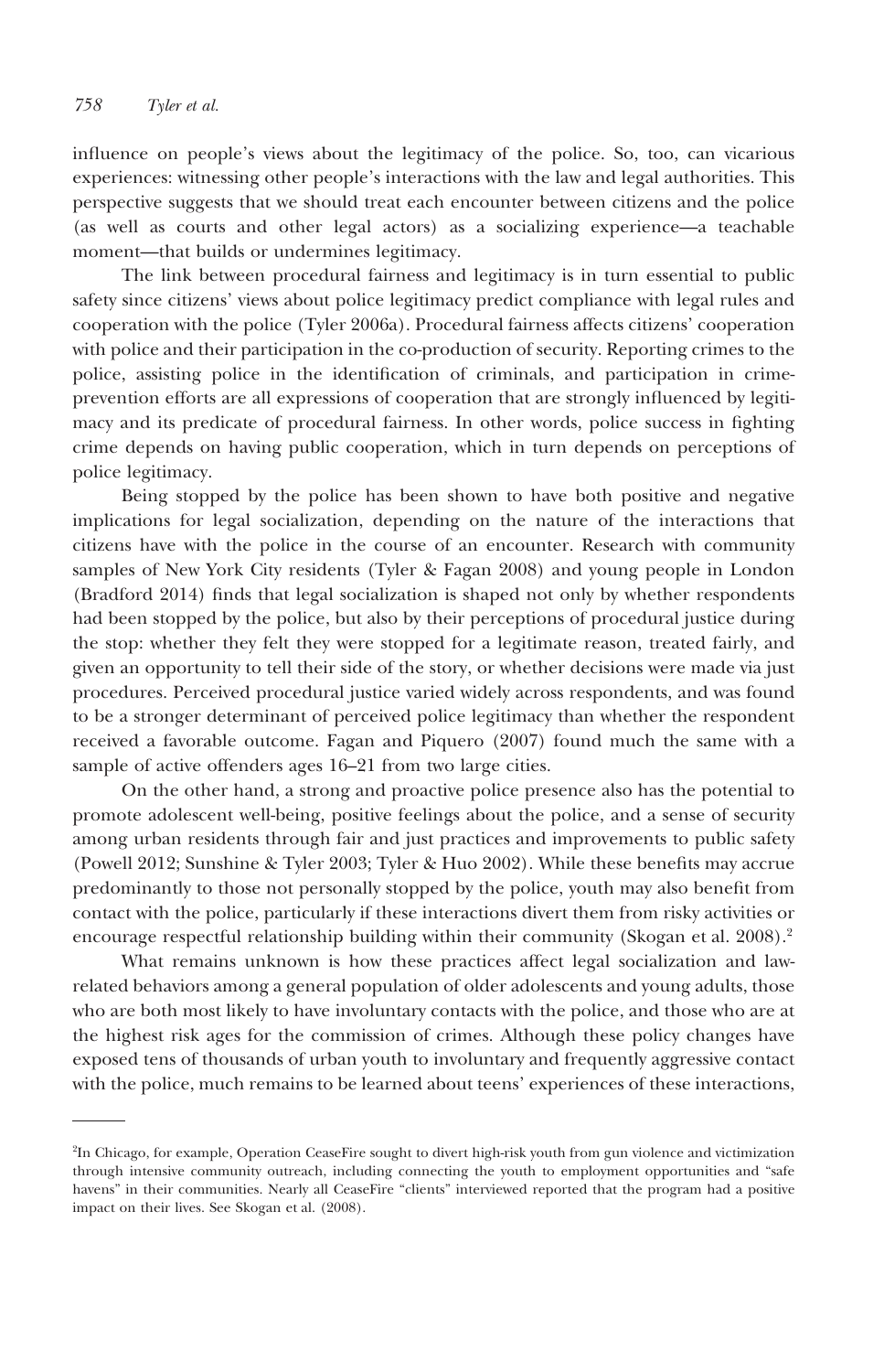how these experiences vary across neighborhood and other social contexts, or the implications of police contact for adolescent health, attitudes, or subsequent compliance with the law. This project addresses that question using the intensive proactive policing regime in New York City as the research setting.

#### *D. The Present Study*

This study addresses several questions to elaborate on the relationship between policing, legitimacy, and law-related behaviors. We ask these questions in a research setting—New York City—where street stop tactics saturate many neighborhoods and where, in turn, young men are frequently and intensively exposed to a policing regime (Fratello et al. 2013; Stoudt et al. 2011/12; Fagan et al. 2010). Our first question is whether legitimacy influences respondents' law-related behavior. The premise of this analysis, as in previous studies (Tyler 2006b), is that legitimacy is important because it shapes how people act in relationship to the law. Here, we test this premise by looking at the relationship between legitimacy and three important potential or ongoing behaviors: recent violent/criminal behavior; willingness to cooperate with the police by reporting crime and criminals; and willingness to cooperate with the legal system by serving on a jury.

The argument that legitimacy shapes law-related behavior is not a new one. A number of prior studies have suggested that legitimacy influences compliance with the law (Jackson et al. 2012a; Tyler 2006a), as well as the willingness to accept the decisions made by legal authorities (Tyler & Huo 2002). More recently, research has suggested that legitimacy also influences the willingness to cooperate with legal authorities, including police officers and judges (Sunshine & Tyler 2003; Tyler & Fagan 2008). Hence, it was anticipated that legitimacy would influence law-related behavior, a hypothesis we test below.

The second question is whether street/car stops influence legitimacy. This question was addressed both by looking at the number of street stops that people have experienced and the degree to which the stops involved more intense intrusions by the police into respondents' lives and liberty. This analysis addressed the question of whether street stops undermine or promote legitimacy.

Considerable anecdotal evidence suggests that when street stops are conducted in a way that is unfair or harsh, they may undermine police legitimacy (Powell 2012; Ruderman 2012a, 2012b; Brunson & Weitzer 2009; Rios 2011). However, this argument is largely based on qualitative studies using interviews with young men (Collins 2007; Delgado 2008; Howell 2009; Lyons 2002) or observations of citizen reactions to police stops (Gould & Mastrofski 2004). Those studies provide anecdotal evidence of anger and alienation resulting from involuntary contacts with the police, evidence echoed in many press accounts of police stops. Other studies, net of evaluations of police treatment of citizens, suggest more widespread public acceptance of street stops (e.g., Boydstun 1975).

Accordingly, the third question involves an analysis of the role of psychological judgments about the justice or injustice of police actions during stops in shaping reactions to the police. A large literature links people's reactions to personal experiences with the police and general judgments about police behavior to evaluations of the procedural justice of police actions (Belvedere et al. 2005; Bradford et al. 2009; Gau & Brunson 2009; Hinds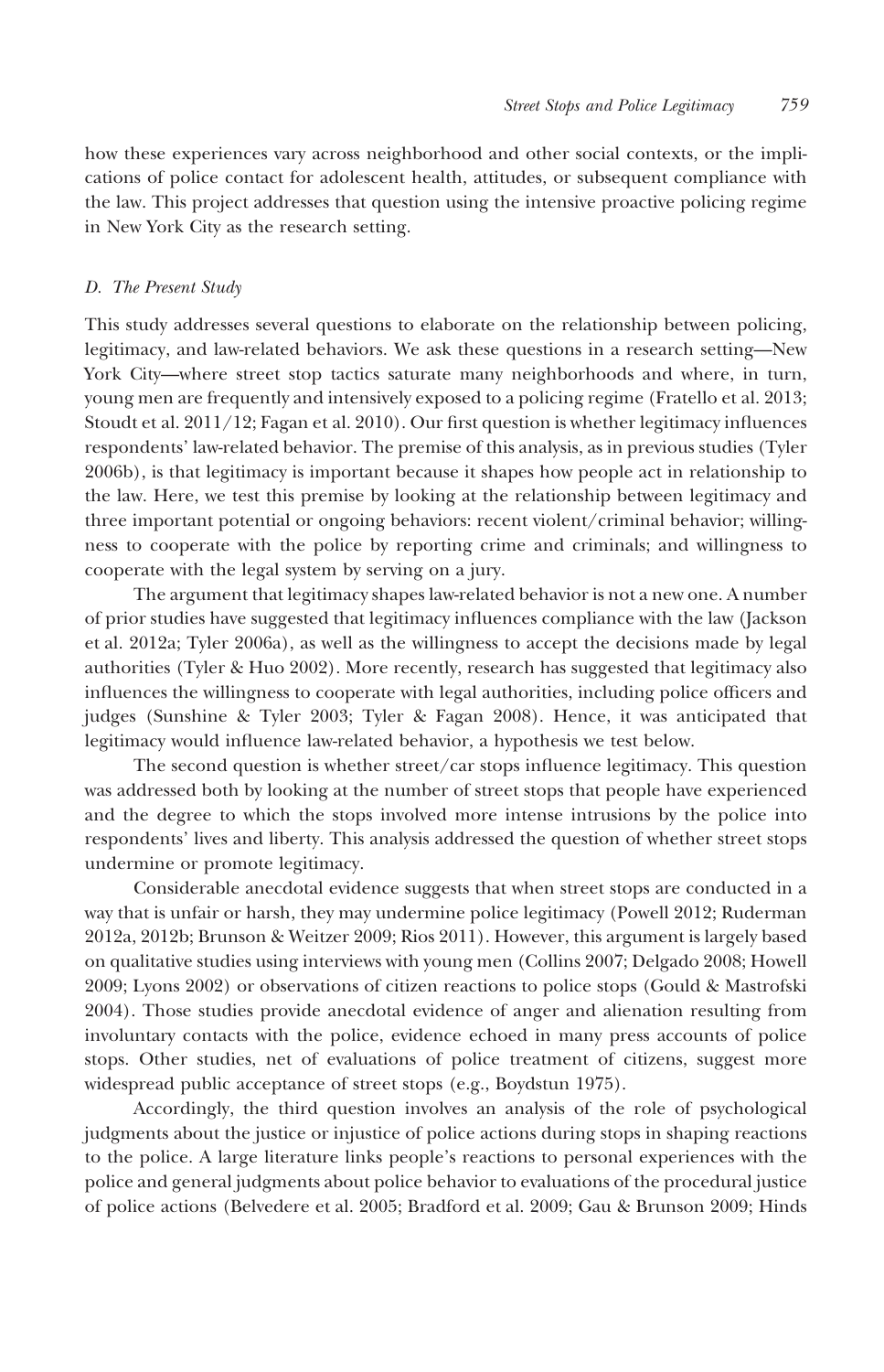2009; Tyler & Huo 2002). This literature leads to the hypothesis that it is not stops per se that undermine legitimacy, but the behavior of the police during those stops (Tyler & Wakslak 2004).

A contrasting view of street stops focuses on their perceived legality. Police officers, of course, receive extensive training in the law and the meaning of "reasonable suspicion." However, their view may or may not correspond to those of the public (Meares et al. in press). Further, the police themselves may or may not be following these rules (Gould & Mastrofski 2004). The issue addressed here is whether public views about whether police stops are made using appropriate criterion shape the impact of those stops on legitimacy.

If the fairness of police behavior shapes reactions to stops, the question arises of whether the police could engage in frequent stops if they treated people fairly. A further analysis explores the impact of frequent stops on judgments about stop fairness and legality. It explores whether multiple stops lead people to view the actions of the police differently, in particular viewing them as less just and legal.

Finally, the analysis directly tests the underlying argument that stops undermine behavior by examining the influence of legitimacy on three key variables: criminal activity; cooperation with the police; and cooperation with the courts. It is because legitimacy shapes behavior that the potential undermining effects of stops on legitimacy need to be examined. It is the argument that stops lower legitimacy and as a consequence raise levels of criminal behavior that more directly counters the suggestion that stops improve public safety.

The goal of this analysis is to examine the impact of street stops on the attitudes and behavior of the members of the public who are most likely to experience being stopped in the course of everyday proactive policing—young males in dense urban areas—in a setting—New York City—where these tactics saturate many neighborhoods.

# II. METHODS

#### *A. Samples and Procedures*

A stratified random sample of young men ages 18–26 in New York City was interviewed by telephone about their history of contact with the NYPD both in their lifetime and in the past year. The study separately assessed respondents' evaluations of stops in the neighborhood more generally. Subjects were randomly sampled from 146 "neighborhood clusters." Clusters were defined from 295 "neighborhoods" developed by the NYC Department of City Planning in the 1990s for detailed exploration of social and economic life within socially homogenous neighborhood boundaries.<sup>3</sup> Neighborhoods were clustered to optimize and make consistent their size, geographic proximity, and socioeconomic homogeneity. In some instances, populous and spatially large neighborhoods were split to create two smaller units. Each neighborhood cluster had populations ranging from 7,358 to 215,753, with an interquartile range of 28,716 to 70,921.

<sup>3</sup> See Manbeck and Jackson (1998) for examples of the neighborhood boundaries and socioeconomic composition. Boundary files are available from the authors.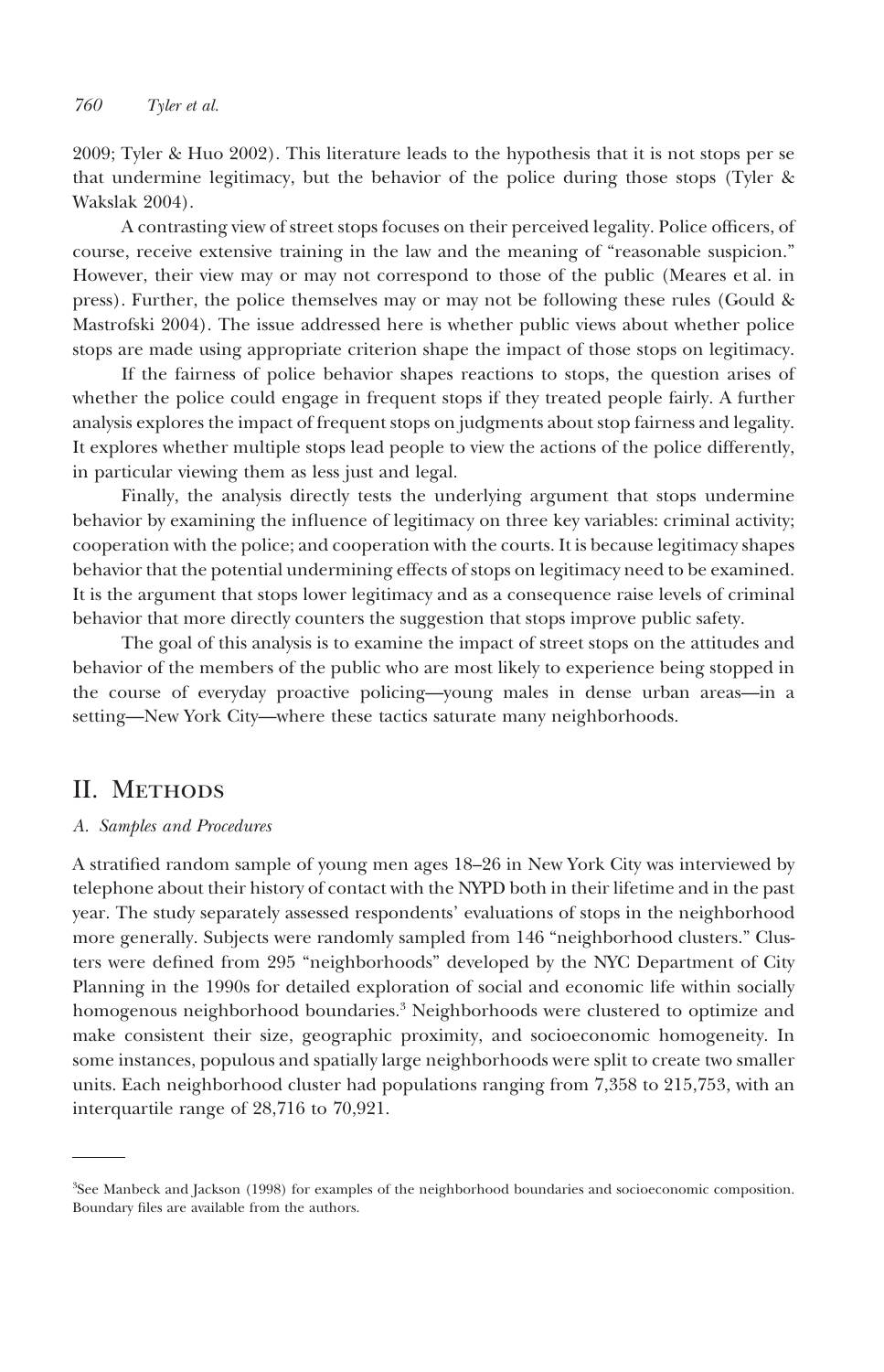Neighborhoods were then stratified by their per-capita rates of police stops in the past 24 months and sorted into deciles. Forty neighborhoods were selected, with oversamples of neighborhoods in the deciles with the highest stop rates. Initial selection included eight randomly selected neighborhoods from each of the top three deciles (D8–D10), four neighborhoods from each of D5–D7, and one neighborhood from each of D1–D4. The oversample of high-stop neighborhoods was intended to generate a sample of respondents with greater exposure to stop activity, and greater statistical power to detect the effects of having been stopped.

Randomization was broken by selecting the Lower East Side in order to provide geographic diversity and because interviewing was suspended in one cluster following Superstorm Sandy on October 31, 2012.<sup>4</sup> Elsewhere, in adjacent neighborhoods with low response rates, smaller neighborhoods were combined, yielding a final sample of 37 neighborhoods.

Within each neighborhood, phone numbers were randomly selected from three sampling frames: landline random digit dial (RDD), cell phone RDD, and a listed sample obtained from a market research agency. Analyses of characteristics of landline and cell phone respondents and the extent of their interactions with police showed few differences in the method of recruitment. Although numbers from the listed sample were more likely to appear in our sample, and were also eligible to be selected from the RDD samples, the listed sample was "de-duplicated" from the RDD sample and, accordingly, could be treated as a special stratum within the landline RDD sample. Every landline phone number in New York City therefore had a known probability of selection. The sample was also adjusted to note "dual-service" households with both landlines and cell phones (who could have been selected from either frame).

Samples of a minimum of 25 respondents were recruited within each neighborhood cluster. Interviews were conducted by telephone. The neighborhood location of each respondent's residence was recorded to analyze persons within neighborhoods. The final sample of 1,261was weighted to approximate a random sample of the young men in New York City who were exposed to stop and frisk policing. The sample weights were also adjusted for within-household selection, for the rare cases that households contained multiple members in our population of interest (i.e., 18–26 year old males), and differential nonresponse by race/ethnicity, borough, and telephone service. Finally, the distribution of the weights was examined for extreme values, truncated at the 97.5th percentile (to improve the precision of survey estimates), and scaled to sum to the total sample size. Table 1 shows the sample characteristics.

#### *B. Variables and Measures*

Variable domains are listed here, and details on items and scale properties are shows in Appendix 1.

<sup>4</sup> The Manhattan Beach neighborhood in Brooklyn, a place that was particularly hard hit by the October 31, 2012 storm.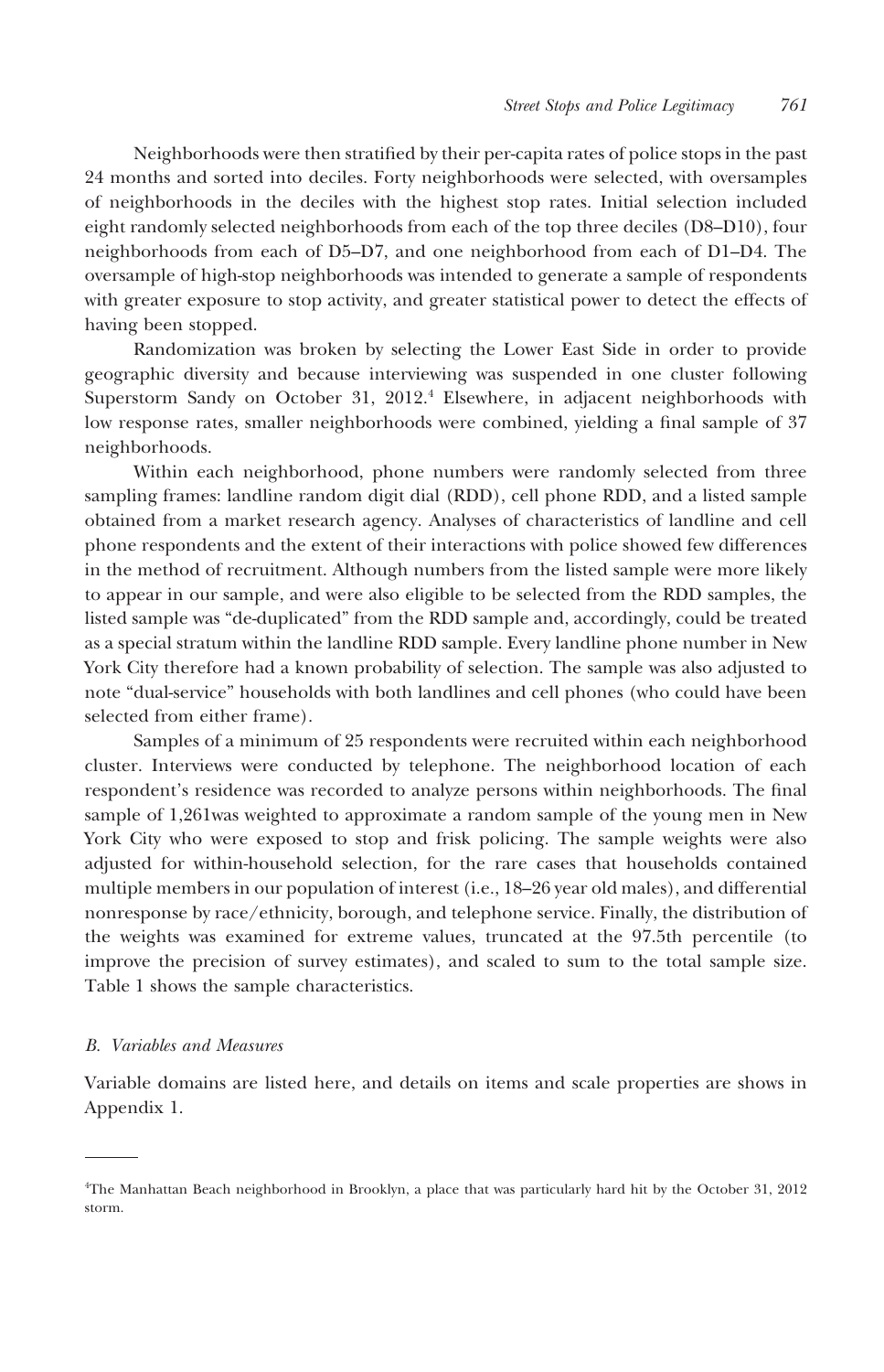#### Table 1: Sample Characteristics  $(N=1,261)$ <sup>a</sup>

|                                                | Unweighted | Weighted |  |
|------------------------------------------------|------------|----------|--|
| Characteristic                                 | Sample     | Sample   |  |
| Respondent Race/Ethnicity (%)                  |            |          |  |
| White                                          | 20.3       | 22.8     |  |
| <b>Black</b>                                   | 29.7       | 23.4     |  |
| Hispanic                                       | 35.1       | 34.3     |  |
| Other or unknown                               | 15.0       | 19.5     |  |
| Respondent Age $(N=1,260)$ (Mean, SD)          | 22.0       | 22.0     |  |
|                                                | (2.52)     | (2.65)   |  |
| Education $(\%)$                               |            |          |  |
| $<$ HS                                         | 12.3       | 16.7     |  |
| HS grad                                        | 30.9       | 31.2     |  |
| Some college or technical school               | 37.4       | 32.7     |  |
| College grad+                                  | 19.2       | 19.0     |  |
| Unknown                                        | 0.2        | 0.4      |  |
| Public Housing Resident (%)                    |            |          |  |
| PH resident                                    | 12.9       | 13.3     |  |
| Unknown                                        | 0.6        | 1.5      |  |
| Police Stop Experience $(\%)$                  |            |          |  |
| % stopped (ever, street or car, $N=1,248$ )    | 85.1       | 82.9     |  |
| $\%$ stopped (ever, street only, $N=1,234$ )   | 73.2       | 71.2     |  |
| % stopped (past year, street or car)           | 46.2       | 43.5     |  |
| % stopped (past year, street only, $N=1,260$ ) | 31.6       | 26.9     |  |

a Some cells smaller due to nonresponse.

Note: The sample reflects a diverse group of young New Yorkers, and the weighted sample reflects a random selection of the 18–26 male age group.

#### 1. Dependent Variables

Three dependent variables were assessed: legitimacy; recent criminal activity; and cooperation with the police and the courts.

*a. Legitimacy.* The legitimacy scale reflected three aspects of the concept of legitimacy: trust and confidence; obligation to obey; and shared normative values. The items reflecting these concepts were averaged and given equal weight to create an overall scale.

*b. Recent Criminal Activity.* Self-report was used was to measure recent criminal activity, a methodology supported by comparisons of self-report to other methods for determining frequency of criminal activity (Hindelang et al. 1981; Thornberry & Krohn 2000; Peppers & Petrie 2003; Lauritsen 1998; Piquero et al. 2014).

*c. Cooperation.* Two dimensions of cooperation were assessed to examine specific domains of cooperation and to identify unique effects on policing: cooperation with the police and participation in legal processes. Cooperation included reporting crimes and cooperating as a witness in investigations. Legal processes included serving on a jury.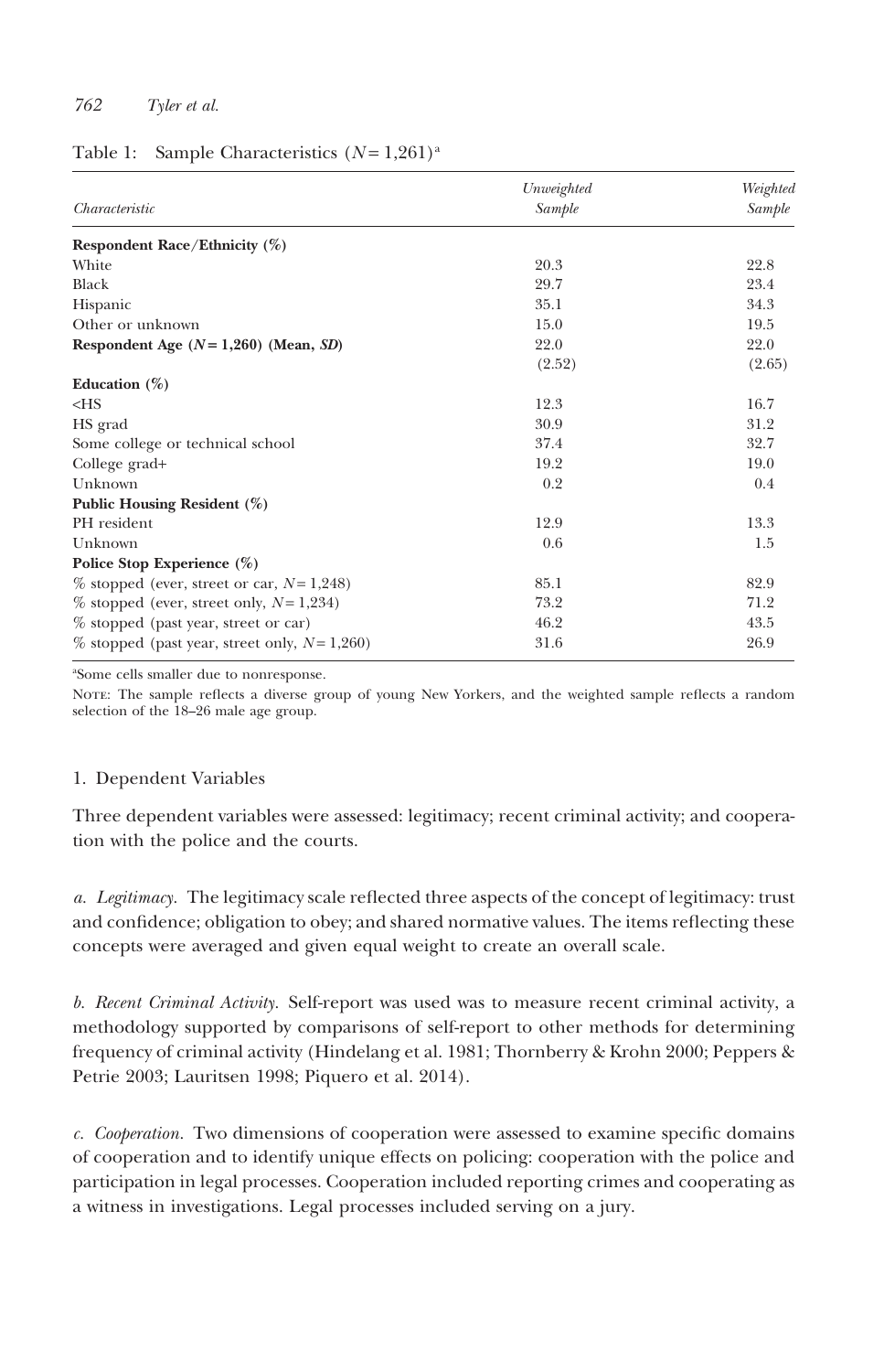# 2. Background Factors

Respondents were asked to report their race and ethnicity, their age, the highest level of education attained, and their prior criminal history. For long-term criminal history, respondents were asked (yes/no): "Have you ever": "been arrested" (28 percent said yes); "received a summons for a criminal violation or a desk appearance ticket" (DAT) (27 percent said yes); "spent time in jail" (13 percent said yes); "been on probation" (11 percent said yes); and "served time in prison" (3 percent said yes).

3. Generalized Neighborhood Experience with Police

Respondents were asked to describe two features of police stop activity in their neighborhood. These judgments about police activity were made on a scale ranging from "frequently" (1) to "never" (5). Respondents were asked: "How often do the police" engage in various behaviors. Two indices were created: frequency of stops and degree of intrusion during those stops.

4. Experiential and Performance-Based Evaluations of the Police

Respondents were asked to report on their general views about police. Domains included police performance in crime control, police legality in making stops, and police procedural justice in forming and implementing police policies and services (overall procedural justice of the police in the neighborhood).

5. Personal Stop Experience

Respondents were asked about several features of their own stop experiences. They were asked to identify the one stop in the past year that was the most salient: the stop whose details "stood out" and that they remembered most clearly. Police stop experiences included perceptions of the legality of the stop reason and four dimensions of the quality of police treatment: outcome, police decision making during the stop, police use of authority during the stop (procedural justice), and the degree of physical intrusion and force during the stop.

# III. RESULTS

Results are reported with standard errors clustered by neighborhood. Within the sample, 549 respondents indicated some past year personal contact (including either car or street stops), while 712 indicated they had had no contact (44 percent). A higher percentage—85 percent—of respondents reported at least some lifetime contact through either a street stop or a car stop.

Since some of the results ask about personal experience, we estimated selection parameters to distinguish those with past year police contact or lifetime police contact from respondents with no past year or lifetime police stop experience. The nonrandom assignment to prior stop conditions is a problem common in observational studies (see Berk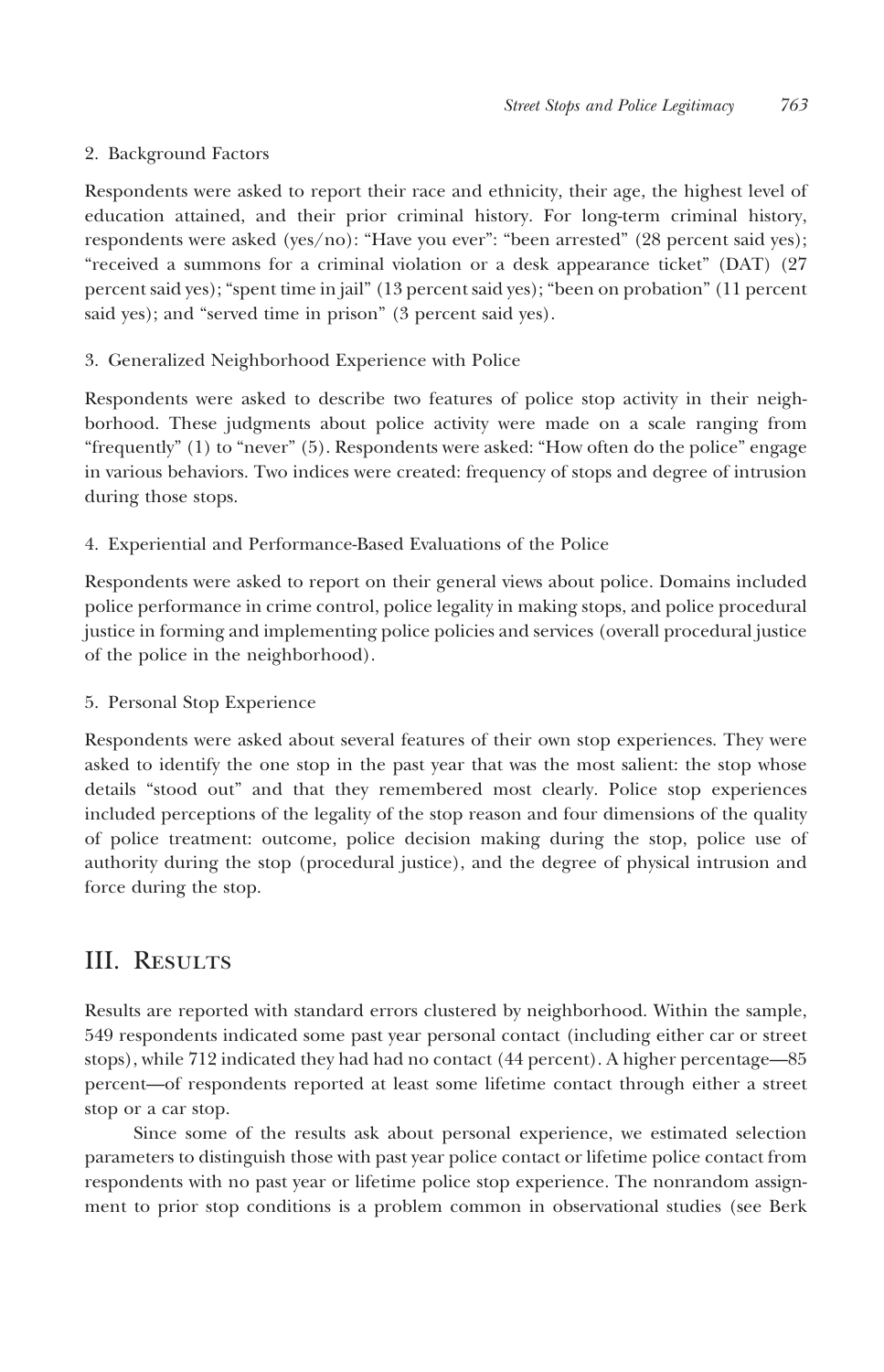2003) and requires the estimation of additional parameters to avoid common selection problems. Following Berk (Berk & Hickman 2005) and others (Bang & Robins 2005; Indurkhya et al. 2006; Rosenbaum & Rubin 1983), we use propensity scores to adjust for this problem. In short, propensity scores are the estimated probability of membership in each of the stop groups that accounts for confounding variables between the outcomes of interest (e.g., legitimacy and law-related behaviors) and the stop conditions. There is no reason ex ante to suspect that within this sample of young adult males ages 18–26 people with prior stop experience would be more or less affected by that stop experience than would be persons who have no prior contact. Accordingly, there is no risk of confounding of selection factors and outcomes, making these analytic conditions appropriate for adjustments using propensity scores (Bang & Robins 2005; Rosenbaum & Rubin 1983).

Separate logistic regression equations were estimated for past year stop experience and lifetime stop experience. Predictors included race/ethnicity, age, education level, public housing residency, and criminal justice history (results are shown in Appendix 2). For both past year and lifetime stop experience, the respondent's educational attainment (high school graduate or above) and self-reported criminal justice history (arrest or conviction) predicted stop experience. Predicted values for these equations were generated and served as propensity scores in each of the analyses that focused on personal experiences where only those with a past year or lifetime stop provided assessments of conditions of specific stops.

#### *1. General and Personal Experiences with Police*

We assessed several questions on the effects of both personal experience and generalized perceptions of police stops on perceived legitimacy of the police. The full sample was included, and controls were introduced to adjust for the probability of police contact as a potential influence on those assessments.

Was street and car stop contact with the police associated with views about legitimacy? At the margins, those with personal contact ranked the police significantly lower in legitimacy (2.84 vs. 2.93, on a 1–4 scale, with high scores indicating high legitimacy;  $t(1,259) = 3.23$ ,  $p < 0.001$ ). The result was significant but with a modest effect size. The estimated effects of personal contact may have been attenuated, given that all study participants, including those without personal contact, had the opportunity to observe police stop activity in their neighborhoods and likely formed opinions about police legitimacy based on these observations as well as their personal experiences. They also could have vicarious experiences through police stops of their friends, family members, neighbors, and others moving about in their neighborhoods. This first set of analyses considered both these potential influences on police legitimacy, unconditioned by situational or individual factors.

The conditional question of street stop influences on legitimacy was addressed through an OLS regression of the influence of the number and nature of stops on legitimacy. In this case, the dependent variable was respondents' overall perceived legitimacy of the police. Two models of legitimacy were considered. First, the analysis considered the role of personal history of stops and estimates of the frequency of stops in the respondent's neighborhood. Second, it estimated the effects of observed or generalized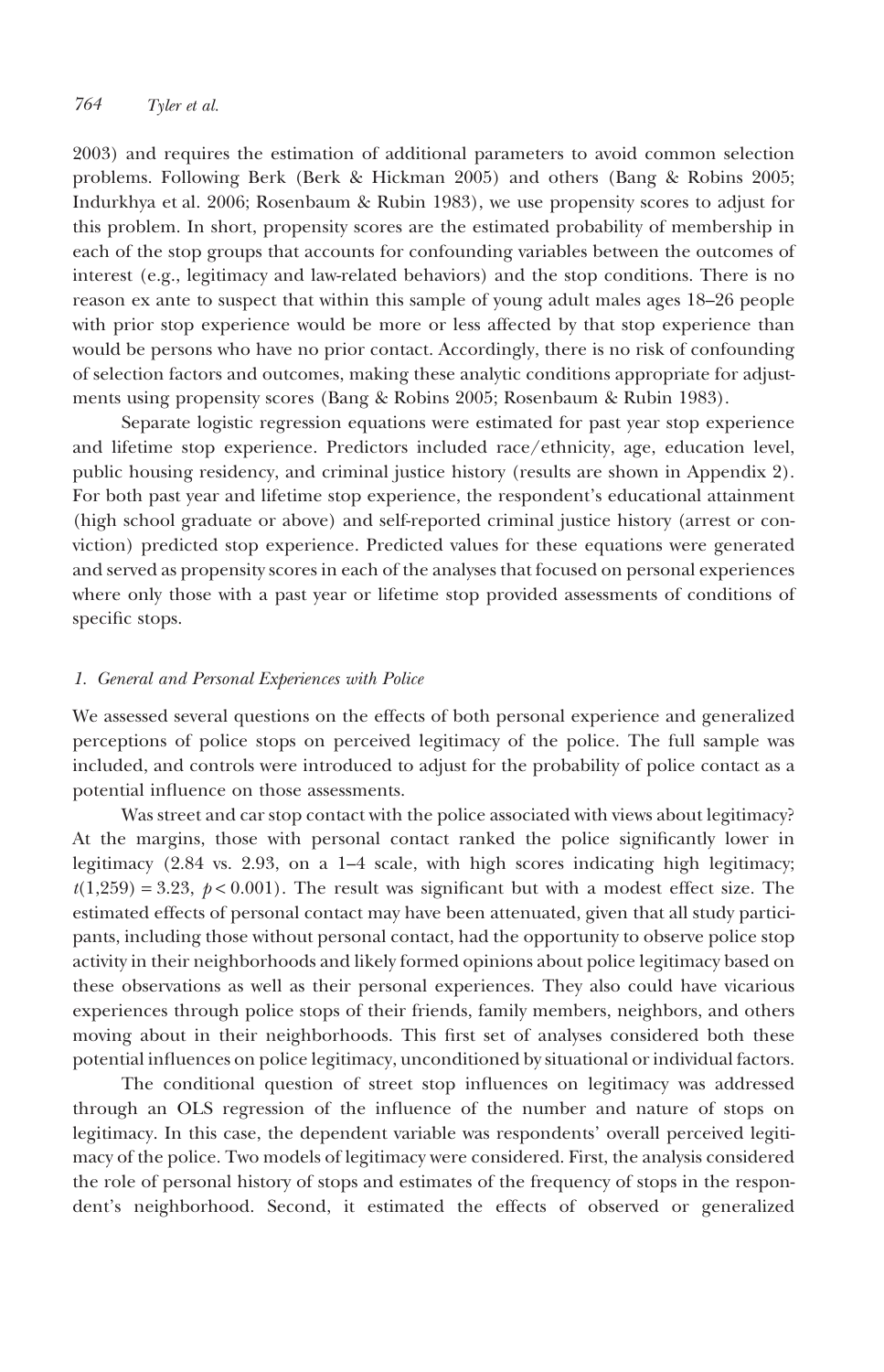|                                                 | Personal Experience |       | General Neighborhood Experience |       |  |
|-------------------------------------------------|---------------------|-------|---------------------------------|-------|--|
|                                                 | b(SE)               | p     | b(SE)                           | P     |  |
| Lifetime street stops                           | $-0.006$            | ns    |                                 |       |  |
|                                                 | (0.008)             |       |                                 |       |  |
| Lifetime car stops                              | $-0.001$            | ns    |                                 |       |  |
|                                                 | (0.010)             |       |                                 |       |  |
| Police stops in neighborhood                    |                     |       | $-0.057$                        | 0.003 |  |
|                                                 |                     |       | (0.018)                         |       |  |
| Police stop intrusiveness (personal or general) | $-0.558$            | 0.015 | $-0.157$                        | 0.000 |  |
|                                                 | (0.162)             |       | (0.033)                         |       |  |
| Intrusiveness * Frequency of stops              | 0.003               | ns    | $-0.017$                        | ns    |  |
|                                                 | (0.006)             |       | (0.011)                         |       |  |
| Constant                                        | 3.298               | 0.000 | 3.147                           | 0.000 |  |
|                                                 | (0.362)             |       | (0.386)                         |       |  |
| N                                               | 549                 |       | 1,234                           |       |  |
| Adj. $R^2$                                      | 0.149               |       | 0.290                           |       |  |

Table 2: OLS Regressions of Lifetime Personal and General Stop Experience on Police Legitimacy (b, SE, *p*)

NOTE: Respondent's judgments about the frequency and intrusiveness of street and car stops that they have experienced and that occur shape their views about police legitimacy. All models estimated with standard errors clustered by respondent neighborhood. Models control for respondent age, race/ethnicity, education level, public housing residency, and criminal justice history. Models also control for probability of lifetime stop and probability of past year stop.

experiences with the police. Predictors included the number of stops and the degree of police intrusion, both in the respondent's own prior personal experience and as a perception of general police behavior. An interaction between stop frequency and police intrusiveness controlled for the density of harsh police stops.

The analysis controlled for two background factors. The first was the propensity to be stopped. This variable was constructed using race, age, education, public housing residence, and criminal justice history. Public housing was singularly important because it has been the locus of intensive police enforcement, and because the patrol tactics in those high-rise buildings have been conducted in a manner different from patrols in other areas (Fagan et al. 2012; Carlis 2009). The models included fixed effects for neighborhood and standard errors were clustered by neighborhood. Table 2 shows the results.

For personal experiences, more intrusive police contact was associated with more negative evaluations in terms of legitimacy, suggesting that people reacted to the intrusiveness of their prior experience, not the number of stops. In other words, whether the police threatened or used force or were humiliating or disrespectful were the strongest predictors of respondents' assessments of police legitimacy.

Results for general neighborhood experience are also shown in Table 2. The amount of explained variance (adjusted  $R^2$ ) for this general level model is 0.290, suggesting that general-level judgments mattered more than personal experiences, for which the adjusted  $R<sup>2</sup>$  was 0.149. Again, legitimacy was significantly explained by the intrusiveness of police stops. Both believing that there were many stops and that they were intrusive appear to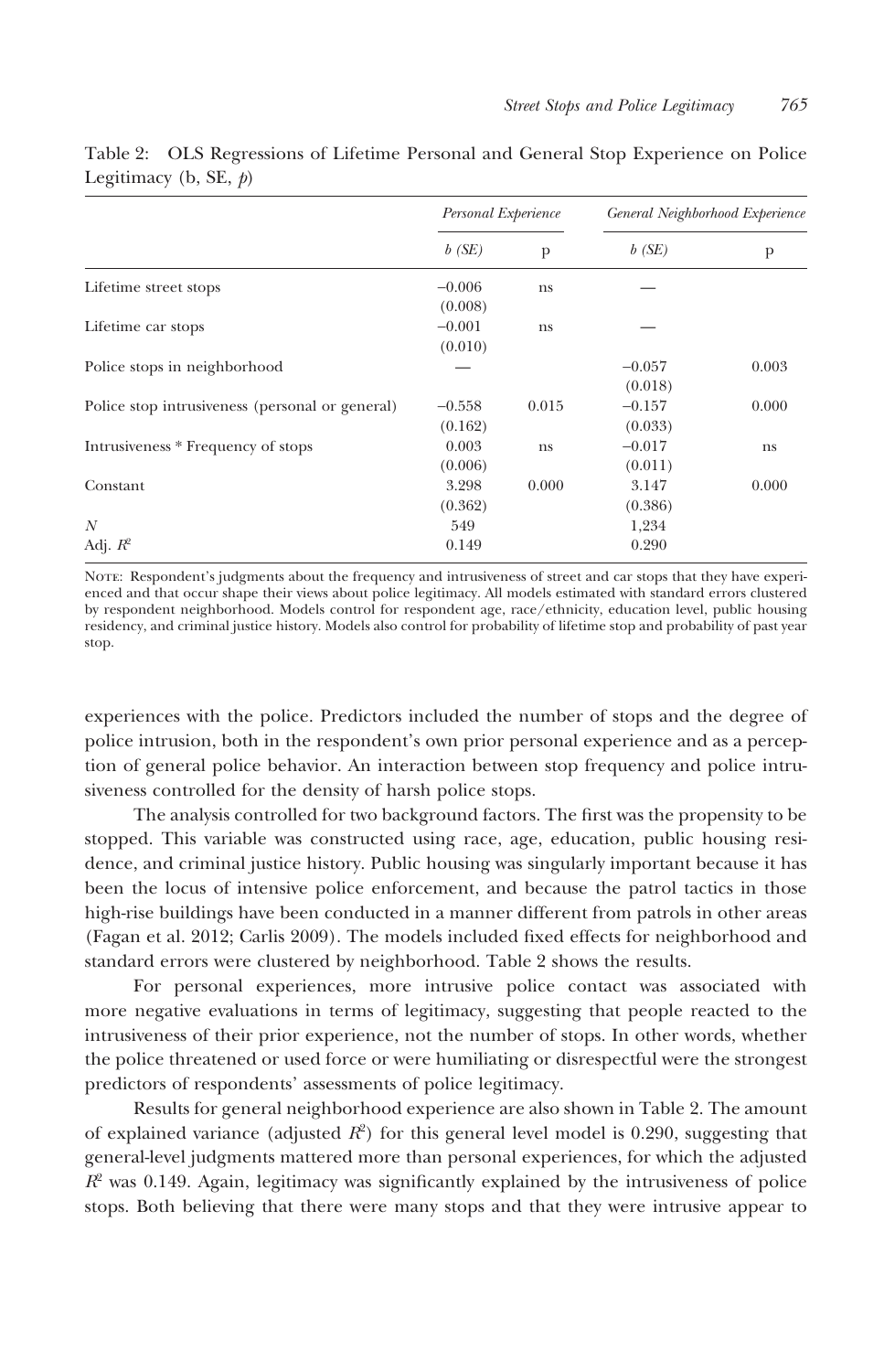shape legitimacy in a negative direction, with general judgments about what the police were doing in the neighborhood estimated to be stronger influences than personal experience. At the general level, respondents were influenced by the perceived number of police stops, the intrusion of those stops, and the number of harsh stops (the interaction).

Among this community sample, more intrusive police actions were associated with lower ratings of police legitimacy. Overall, the view that there is more police intrusion of any type in the lives of people in the neighborhood was linked to lower legitimacy. The results with this sample from a limited age range (18–26) of persons with the highest probability of being stopped comport with results from other studies. For example, Fagan and Piquero (2007) have shown that among young criminal offenders in the same age range, the basic concepts of legitimacy and "positive" policing are robust predictors of legitimacy. Further, the results follow the pattern found by Fagan and Tyler (2005) in a study of the interactions of younger adolescents ages 10–16 with the police.

#### *2. Neighborhood Police Behavior and Legitimacy*

How were evaluations of the justice of police behavior related to the impact of that behavior on legitimacy? The issue here was whether police intrusion was directly related to legitimacy or whether the relationship was mediated by evaluations of the justice of police actions. This question was addressed by examining the influence of personal experience on the perceived legitimacy of the police. To assess this reaction, respondents were asked to provide more detailed information about the recent experience that "stands out most clearly in [their] mind, or that affected [them] the most." It is that critical experience that is central to this analysis. Controls included background factors and the probability of experiencing a stop in the past year. Results are shown in Table 3.

Respondents reported lower police legitimacy when stops were assessed as being procedurally unfair, illegal, and leading to unfair outcomes. These findings suggest that the level of exposure to policing did not significantly predict legitimacy, once the fairness of treatment during the stop and police legality were introduced. Respondents saw the police as more legitimate when the police were viewed as having acted fairly and lawfully.

#### *3. Police Practice and Police Legitimacy*

The previous analysis suggested that respondents' recent *personal* experiences shaped their reactions to police authority, particularly the manner in which they experience the procedural fairness in the "critical" stop. It is similarly possible to consider how people's *general* judgments about the police behaviors that they observe in their neighborhood have shaped their views about police legitimacy. OLS regressions were again used to examine the influence of these general judgments on assessments of police legitimacy.

One reason for stratifying and oversampling by neighborhood was the fact that there are strong differences in policing by neighborhood and race, especially with respect to proactivity, including stop and frisk activity (Fagan et al. 2012; Geller & Fagan 2010; Fagan 2010, 2012). This broader spatial pattern suggests that exposure to policing—specifically, to police stops—varies by race. Accordingly, we disaggregated the third model in Table 4—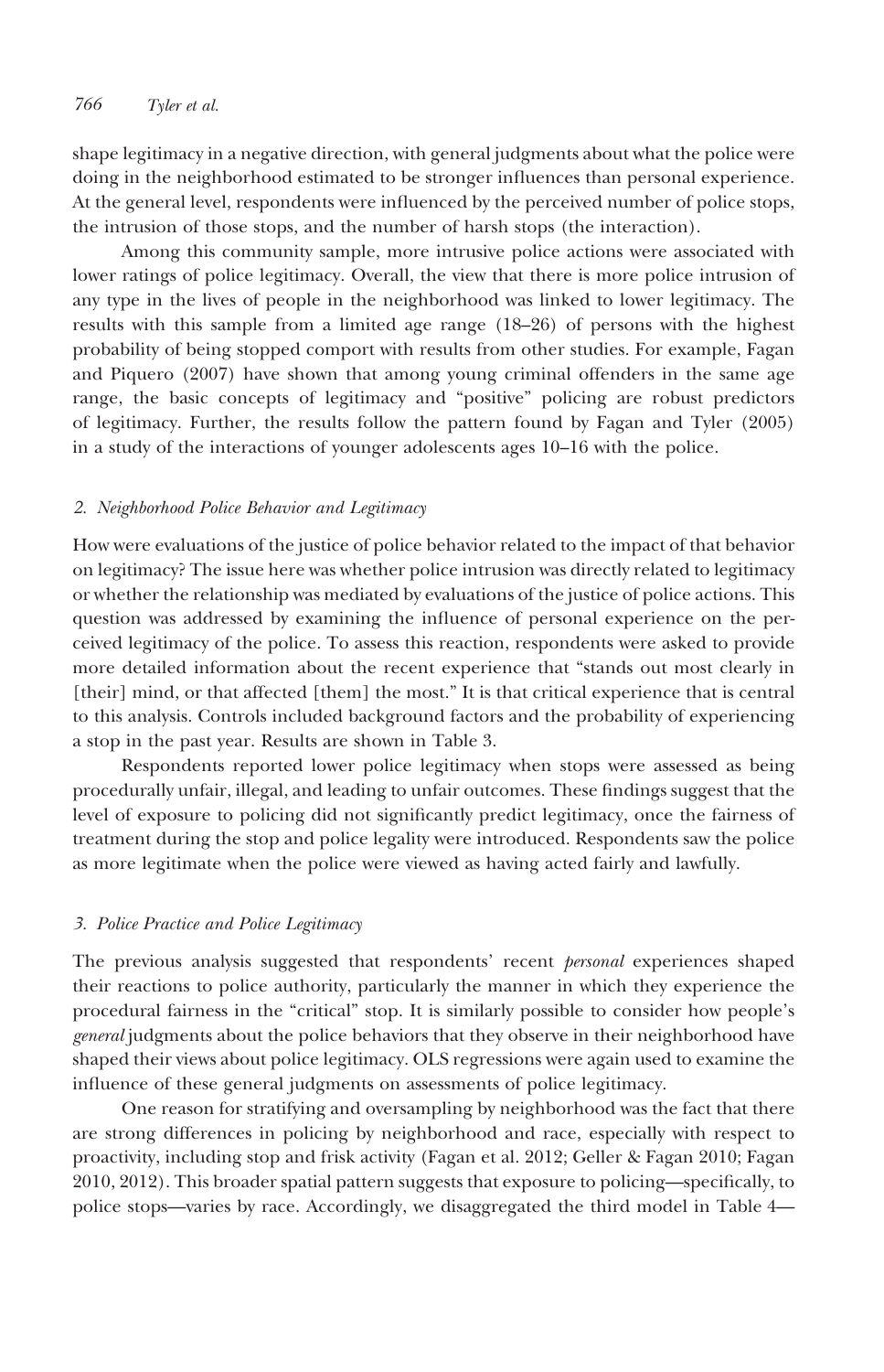| Legitimax |       |  |
|-----------|-------|--|
| b(SE)     | p     |  |
| 0.004     | ns    |  |
| (0.005)   |       |  |
| $-0.002$  | ns    |  |
| (0.009)   |       |  |
| $-0.147$  | ns    |  |
| (0.120)   |       |  |
| 0.205     | 0.000 |  |
| (0.036)   |       |  |
| 0.024     | ns    |  |
| (0.019)   |       |  |
| $-0.006$  | ns    |  |
| (0.025)   |       |  |
| $-0.152$  | ns    |  |
| (0.802)   |       |  |
| 1.921     | 0.001 |  |
| (0.537)   |       |  |
| 570       |       |  |
| 0.248     |       |  |
|           |       |  |

Table 3: OLS Regressions of Personal Past Year Stop Experiences on Legitimacy (b, SE, *p*)

NOTE: The perceived procedural justice of stops shapes their impact on police legitimacy.

estimating legitimacy—by race and examined separate regressions. Models were estimated both for the full sample and then for each race/ethnicity group.<sup>5</sup>

Table 4 shows that this set of general judgments about police behavior during street or car stops explains 41.4 percent of the variance in estimating perceived police legitimacy. Police legitimacy was found to be significantly higher among respondents who felt that the police used fair procedures that gave neighborhood views a chance to be heard to determine their policies and if the police acted fairly when they implemented them. In addition to procedural justice, the legality of police actions and police performance mattered.

The race-specific models in Table 4 show similar results, with minor differences between population groups. For African Americans, intrusive stops were associated with lower legitimacy, while procedurally just stops were associated with greater police legitimacy. Safety was important as well, with effective performance raising legitimacy. For Hispanics, safety, fairness, and legality were important. Whites reacted to procedural justice in forming and implementing policies, but not to police performance. Perhaps their views were shaped by the fact that they live in relatively safer areas and have less exposure to crime—through both personal experience and generalized observations—than other population groups in the city.

<sup>5</sup> Other racial and ethnic groups were omitted due to small sample sizes. These primarily were East Asians and South Asians.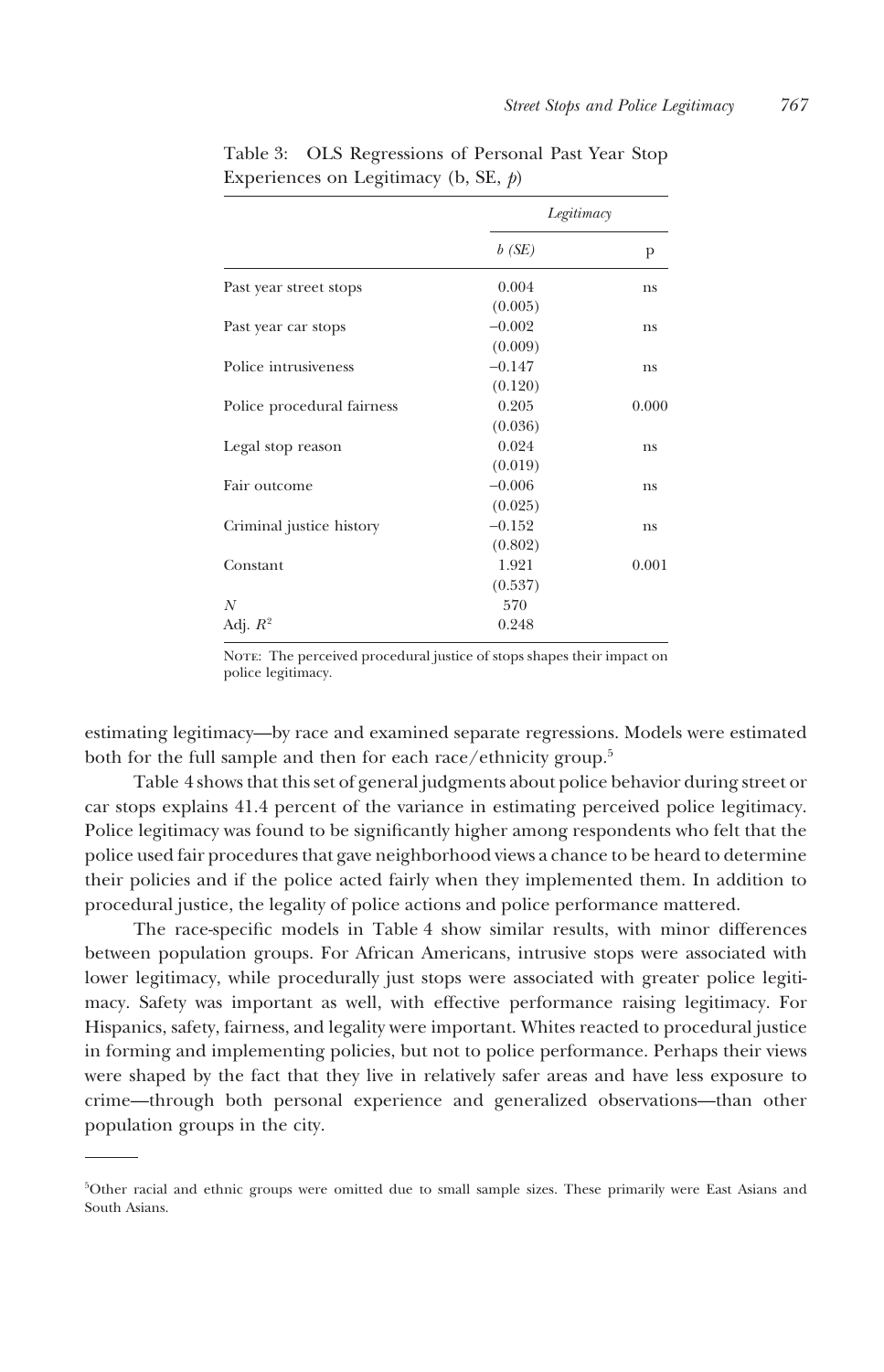|                                  | <b>Total</b> |       | African American |       | Hispanic |                | White    |       |
|----------------------------------|--------------|-------|------------------|-------|----------|----------------|----------|-------|
|                                  | b(SE)        | p     | b(SE)            | p     | b(SE)    | $\mathfrak{p}$ | b(SE)    | p     |
| Frequency of police stops in     | 0.043        | 0.001 | 0.059            | ns    | 0.025    | ns             | 0.056    | ns    |
| neighborhood                     | (0.012)      |       | (0.031)          |       | (0.016)  |                | (0.031)  |       |
| Intrusiveness of police stops in | $-0.060$     | 0.008 | $-0.117$         | 0.006 | $-0.019$ | ns             | $-0.052$ | ns    |
| neighborhood                     | (0.022)      |       | (0.040)          |       | (0.023)  |                | (0.050)  |       |
| Police performance               | 0.149        | 0.000 | 0.190            | 0.001 | 0.145    | 0.005          | 0.079    | ns    |
|                                  | (0.029)      |       | (0.053)          |       | (0.048)  |                | (0.060)  |       |
| Perceived legality in stops      | 0.066        | 0.000 | 0.043            | ns    | 0.052    | 0.004          | 0.094    | 0.001 |
|                                  | (0.010)      |       | (0.026)          |       | (0.017)  |                | (0.025)  |       |
| Police policy reflects           | 0.032        | 0.000 | 0.015            | ns    | 0.078    | 0.005          | 0.068    | 0.036 |
| neighborhood views               | 0.005        |       | (0.035)          |       | (0.026)  |                | (0.031)  |       |
| Procedural justice of police     | 0.114        | 0.001 | 0.116            | 0.000 | 0.138    | 0.000          | 0.232    | 0.000 |
| in stops                         | (0.015)      |       | (0.027)          |       | (0.026)  |                | (0.052)  |       |
| Constant                         | 2.335        | 0.000 | 2.157            | 0.000 | 1.814    | ns             | 1.958    | 0.000 |
|                                  | (0.974)      |       | (0.197)          |       | (0.197)  |                | (0.321)  |       |
| N                                | 1140         |       | 339              |       | 385      |                | 218      |       |
| Adj. $R^2$                       | .414         |       | .394             |       | .341     |                | .538     |       |

Table 4: OLS Regressions of Respondent Perceptions of Neighborhood Stop Actions on Perceived Legitimacy (b, SE, *p*)

NOTE: Several judgments about police actions in the neighborhood shape views about police legitimacy. Those include whether the community plays a role in deciding about police policies; whether those policies are implemented fairly; whether the police are effective; and whether their actions are lawful. All models estimated with standard errors clustered by respondent neighborhood. Models control for respondent age, race/ethnicity, education level, public housing residency, and criminal justice history. Models also control for probability of respondent having past year stop.

Our estimate of the effects of police actions on perceived police legitimacy may be skewed by the unique context of stop and frisk tactics as practiced in New York for the past 20 years. Over this time, police have placed a premium both on the saturation of high-crime communities with stop and frisk activity (Bratton & Knobler 1998; Zimring 2011) and the aggressiveness of those stops (Maple & Mitchell 2000; Spitzer 1999; Kelling & Sousa 2001; Howell 2009). In a broader context, we would expect these stops to range from benign and nonintrusive to aggressive and physically rough, varying with the police regime (Brunson & Weitzer 2009). But in this regime, these stops may have leaned toward the nonpolite end of the continuum (Geller 2014). So the truncated style of policing is a potentially important limit on the substantive conclusion on style in the piece.

Still, there is sufficient variation within these data to estimate the effects of stop interaction quality at the extremes from very polite and respectful to harsh and demeaning. Figures 1 and 2 show the responsiveness of respondents' perceived legitimacy along a continuum of reports of police quality of treatment. We estimated Lowess smoothed graphs (Cleveland 1979) of perceived legitimacy both for general police treatment in the neighborhood (Figure 1) and for police treatment during respondents' personal contacts with the police (Figure 2). Both figures show sensitivity of legitimacy estimates to quality of police treatment across the range of both general and personal police treatment. Across the range of police treatment, perceived legitimacy increases as legitimacy scores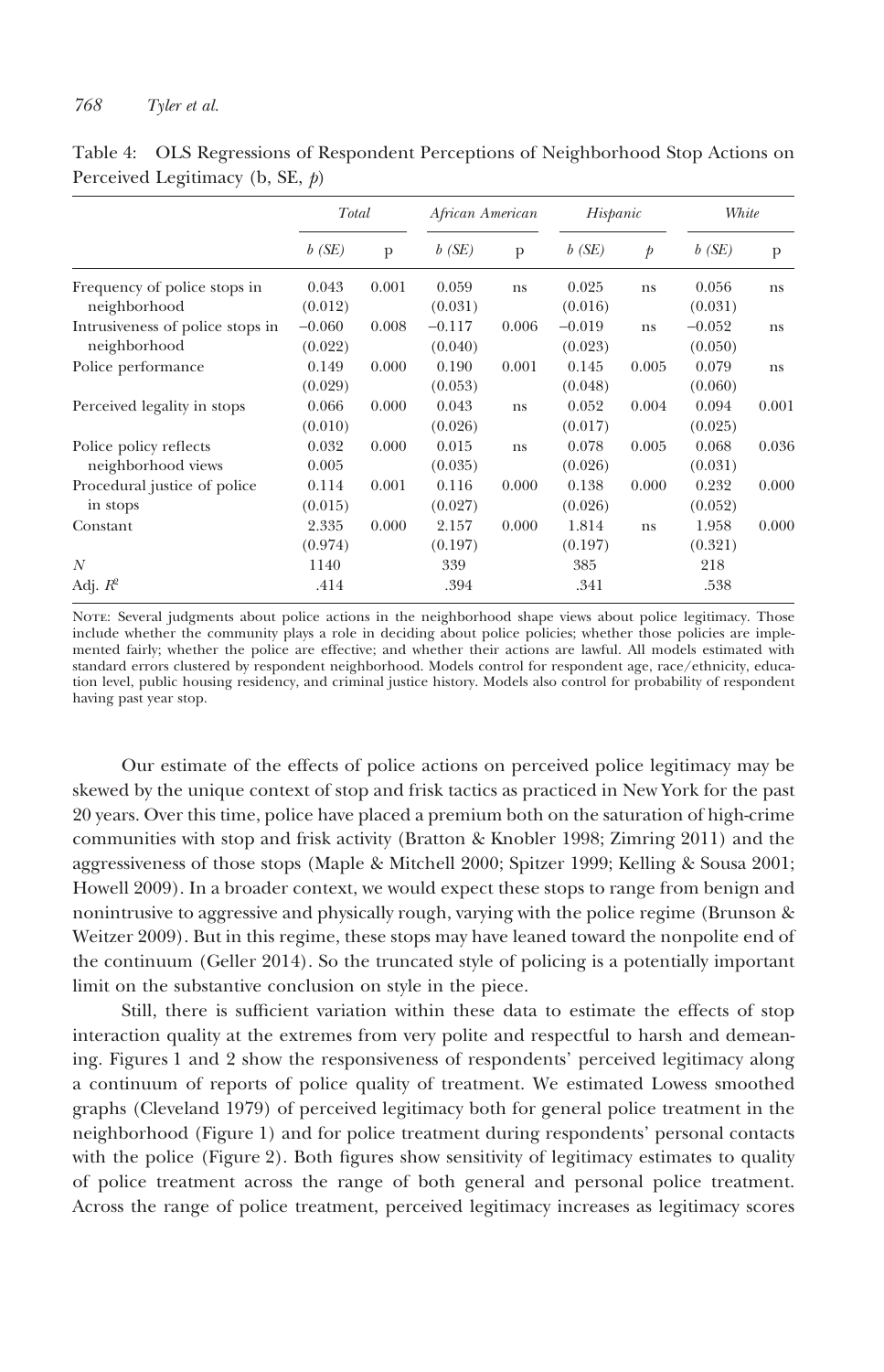

*Figure 1:* Legitimacy and fair treatment by police in neighborhood.

Note: There are positive effects of fair treatment by police on perceived legitimacy across the range of reported fair treatment by police in their general interactions with neighborhood residents.



*Figure 2:* Legitimacy and fair treatment by police in personal experience.

NOTE: There are positive effects of fair treatment by police on perceived legitimacy across the range of reported fair treatment during personal experiences with police.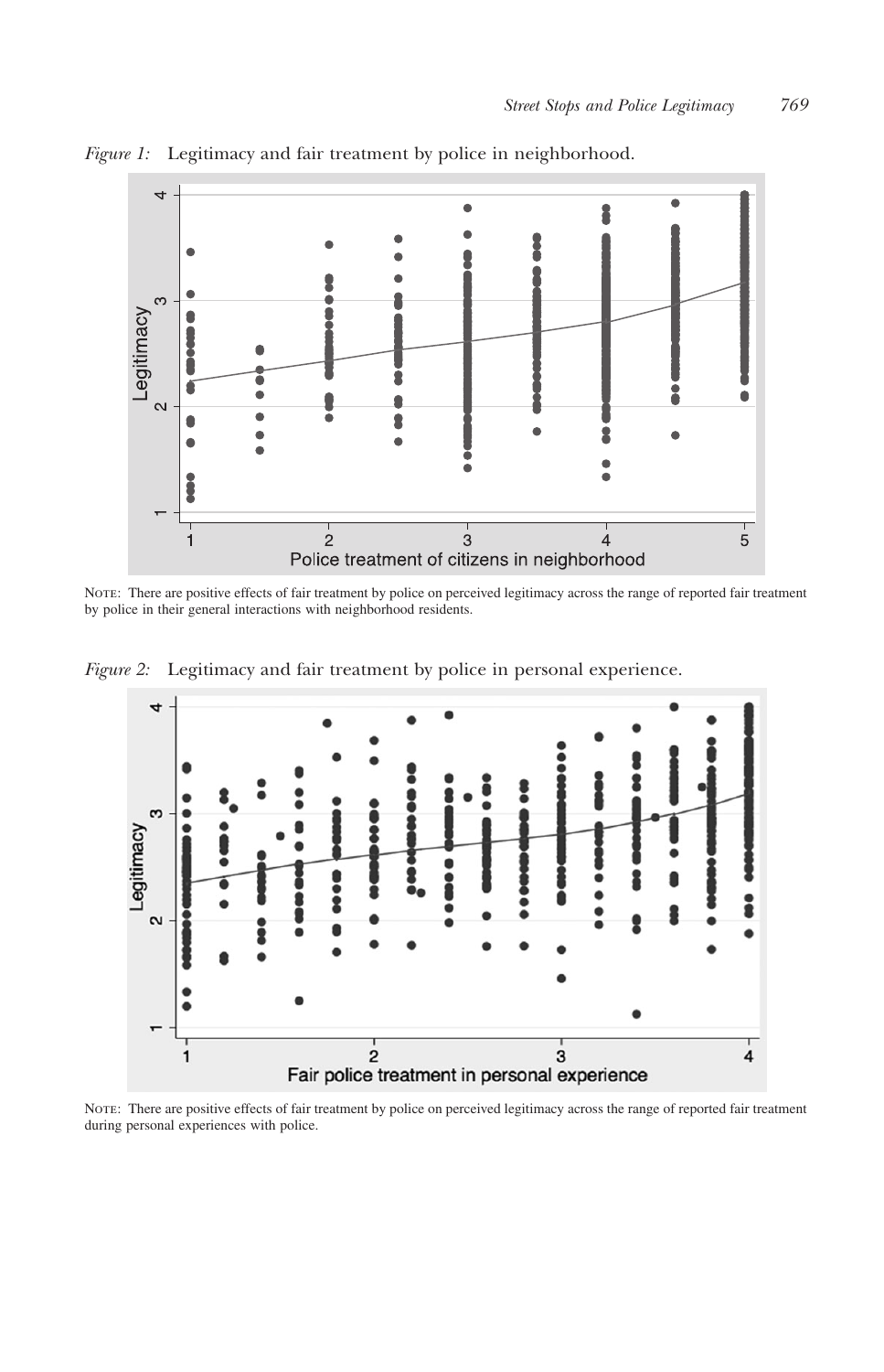|                        |                            | Personal Experience               | Neighborhood Experience     |                                   |  |
|------------------------|----------------------------|-----------------------------------|-----------------------------|-----------------------------------|--|
|                        | Legality of<br><b>Stop</b> | Procedural Justice<br>During Stop | Legality of<br><b>Stops</b> | Procedural Justice<br>During Stop |  |
| Past 12 Months         |                            |                                   |                             |                                   |  |
| Number of street stops | $-0.033$                   | $-0.057**$                        | $-0.045***$                 | $-0.045***$                       |  |
|                        | (0.025)                    | (0.019)                           | (0.013)                     | (0.126)                           |  |
| Number of car stops    | 0.014                      | $-0.040**$                        | $-0.017$                    | $-0.029$                          |  |
|                        | (0.013)                    | (0.016)                           | (0.028)                     | (0.153)                           |  |
| $R^2$                  | 0.143                      | 0.257                             | 0.121                       | 0.138                             |  |
| <b>Lifetime Stops</b>  |                            |                                   |                             |                                   |  |
| Number of street stops | $-0.023**$                 | $-0.018**$                        | $-0.012$                    | $-0.011*$                         |  |
|                        | (0.007)                    | (0.006)                           | (0.007)                     | (0.005)                           |  |
| Number of car stops    | $-0.118*$                  | $-0.012*$                         | $-0.014*$                   | $-0.013***$                       |  |
|                        | (0.056)                    | (0.005)                           | (0.006)                     | (0.003)                           |  |
| $R^2$                  | 0.167                      | 0.233                             | 0.119                       | 0.158                             |  |

Table 5: OLS Regression of Stop Exposure on Personal and General Evaluations of Police Behavior (b, SE)

Note: The more experiences that people have with the police the less likely they are to view police actions as lawful and procedurally just. All models estimated with controls for race/ethnicity, age, educational attainment, and criminal justice history. Models estimated with neighborhood fixed effects and standard errors clustered on neighborhood. Significance: \*\*\**p* < 0.001, \*\**p* < 0.01, \**p* < 0.05.

rise from their minimum value (poor treatment) to their highest value. In this setting, then, while polite cops generate far greater perceived legitimacy, even incremental changes at the extremes of impolite treatment produce a positive response in perceived legitimacy. Even in a rough regime of proactive policing, the dose response of legitimacy to fair treatment is evident.

Given the influence of performance judgments on legitimacy, it is important to ask what people mean by effective performance. An examination of the underlying correlations indicated that the police were viewed as more effective when they were seen as engaging in fewer street and car stops (*r* = −.0267), and seen as less intrusive (*r* = −0.424). Perceived effectiveness was also linked to following the law  $(r=0.333)$  and using fair procedures to determine  $(r=0.387)$  and implement  $(r=0.457)$  policing in the community. Of particular relevance to the current discussion, the perceived effectiveness of the police performance against crime was negatively related to the number and intrusiveness of police stops.

The important lesson in the race- and ethnicity-specific models in Table 4 was the universal importance of procedural justice both in policy implementation and in the manner in which stops take place. White and Hispanic respondents' perceptions of legitimacy were also tied to whether or not they believed that the police generally used appropriate and legal criterion when deciding to make stops. The intersection of both procedural fairness and legality, together with sensitivity to intrusive and harsh police stops, in perceptions of legitimacy suggests a detailed picture of an ecology of policing in a diverse city.

Table 5 tests for changes in responses to four types of views about police actions as a function of the respondents' prior exposure to policing in their lives and in their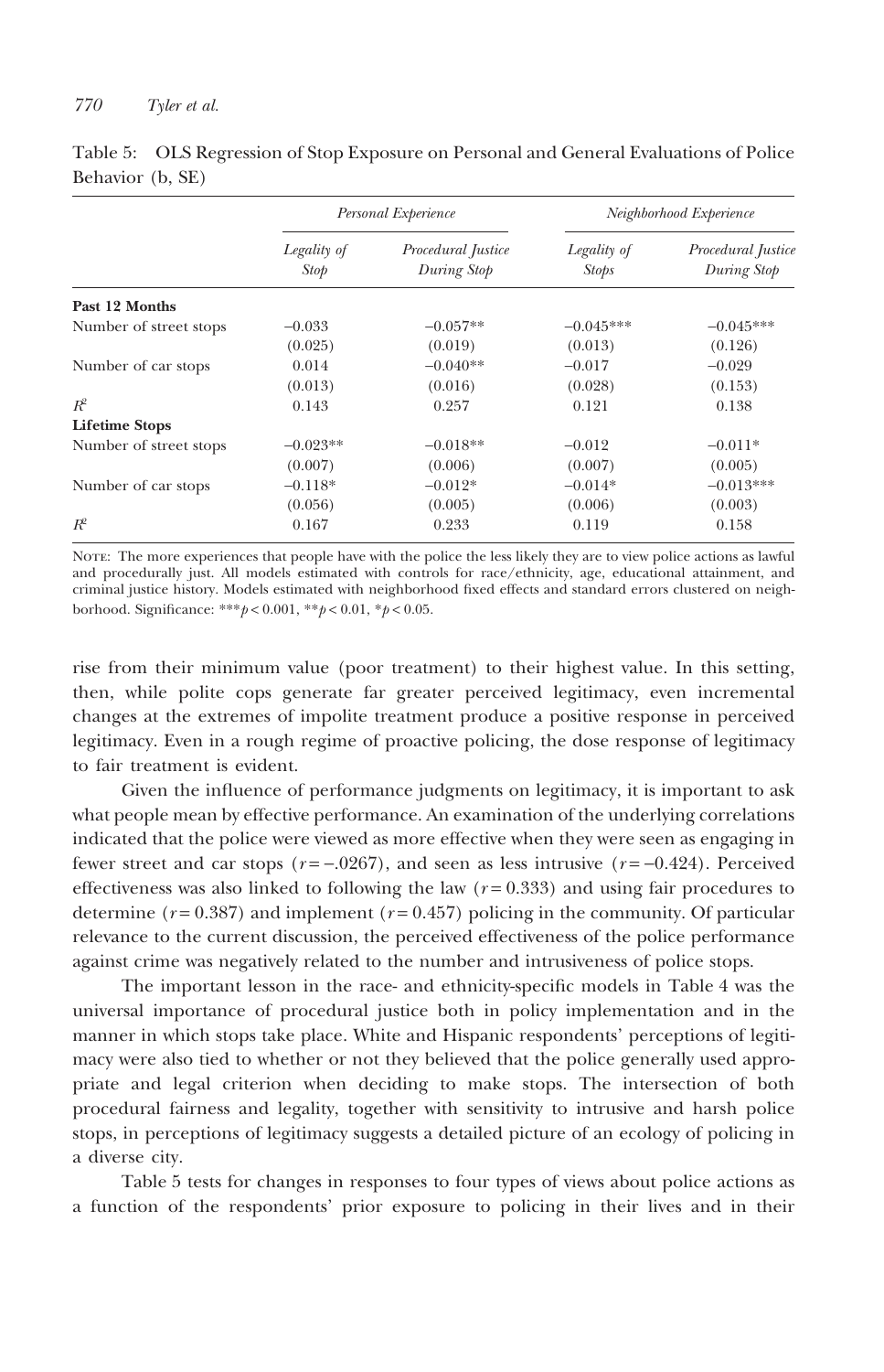neighborhoods. This analysis was separately conducted for neighborhood experiences in the past year and in the respondent's lifetime, both for personal experience and for general neighborhood experience with police stops. The analyses examined the influence of prior exposure on: (1) whether respondents viewed the "critical" stop they experienced as legal (i.e., did the police have a "good reason for the stop"), (2) whether they were treated unfairly in the "critical" stop in the past year (i.e., "treated unfairly"), (3) whether the police generally made stops legally ("police legality in stops"), and (4) whether stops were generally conducted in procedurally fair ways ("police procedural justice during stops").

For past year experiences, Table 5 suggests adverse effects of an increasing number of police stops on perceptions of fairness and legality, both in terms of views about personal experience and with general judgments about police behavior. The analysis considers four dimensions of experience with police as the dependent variable: whether there was a "good reason for the stop," the procedural fairness and interaction quality of police during the stop, whether the respondent felt that the police treated him fairly, and the respondents' judgments about the legality of the stop. *Legality* included questions about whether the stop was racially neutral and whether police followed the law in making the stop and theircomportment during the stop. *Fair treatment* included questions about fair treatment and treatment with dignity and respect. *Good reason* was a subjective appraisal of the adequacy of the police reasons for making stops generally in the respondent's neighborhood. *Police procedural justice* asks respondents to rate police conduct generally during stops with respect to fair and respectful policing.

For both generalized and personal experiences, the evaluation of police conduct showed negative effects with increasing stop experience. In each instance, respondents with more experience were more inclined to see each additional stop as unjustified, legally questionable, and characterized by unfair and poor treatment. Perceptions of the legality and appropriateness of police stops were increasingly negative with each additional stop reported. Perceptions of police procedural fairness also were increasingly negative with each marginal stop.

These negative views of police conduct suggest that once subjects have a personal benchmark or basis of comparison, future stops appear to be seen as increasingly unreasonable and antagonizing. In the context of the very low "hit rates" in these stops for arrests or summons (Fagan 2012; Gelman et al. 2007) and the nearly total failure to seize guns or other contraband (Fagan 2010, 2012; Geller & Fagan 2010), each marginal stop appears to increase the negative emotional freight of a stop with respect to how citizens experience the law.

These increasingly negative views are shown in Figures 3 and 4. The figures show the ratings of fairness and legality also shown in Table 5, but they examine the range ofrespondent experiences. As is clear from the figures, more experiences lead respondents to view the police more negatively.

#### *4. Police Legitimacy and Law-Related Behavior*

Does legitimacy shape personal law-related behaviors? The premise of this article is that police legitimacy matters because it shapes behavior. To test this argument, we estimated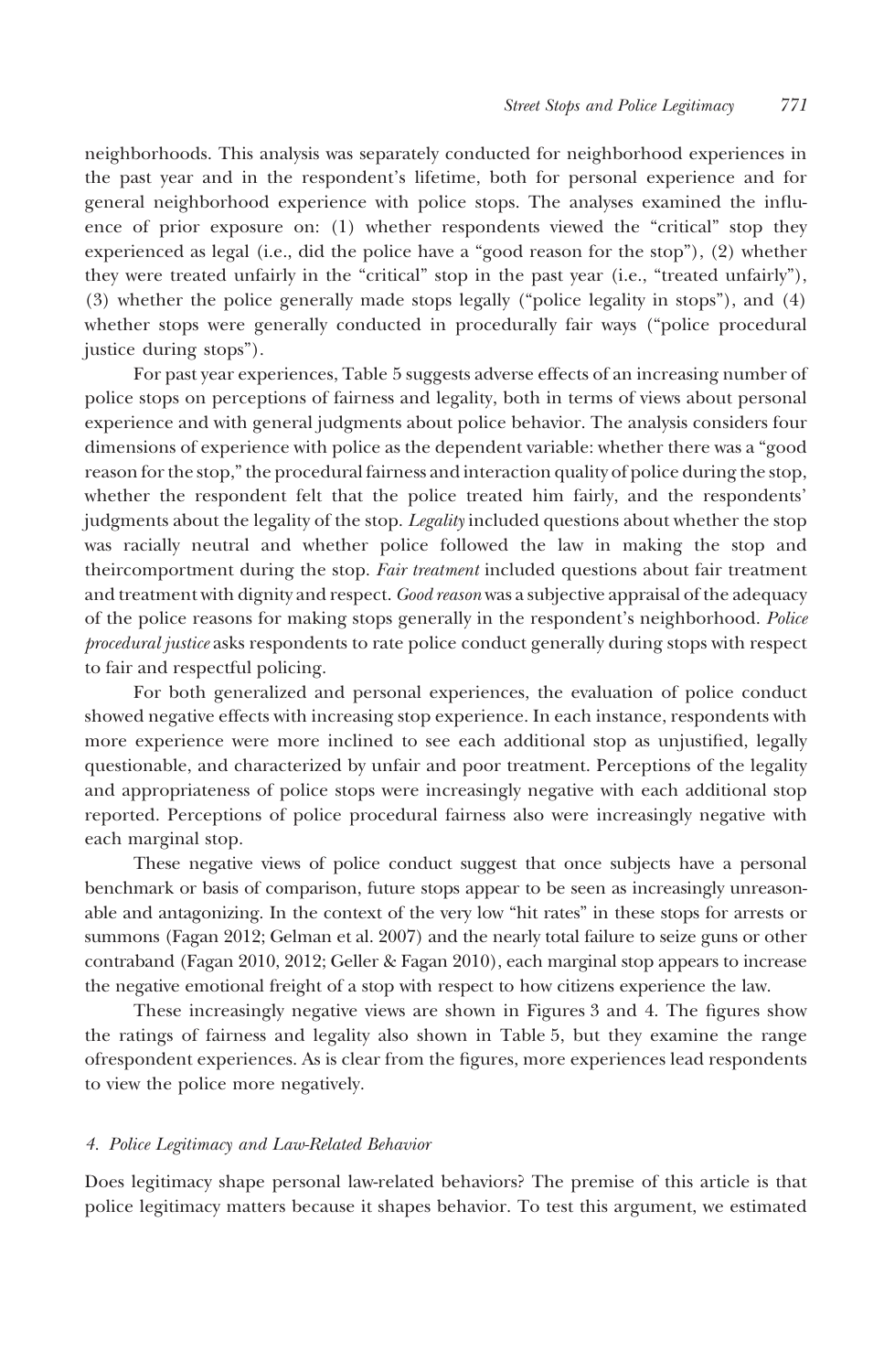*Figure 3:* Personal and generalized perceptions of police and frequency of stops in last year.



NOTE: Judgments about the fairness of police actions are more negative as persons see and experience more stops in their lifetime.





NOTE: Judgments about stop legality and the fairness of police actions become more negative as the number of lifetime police stops increases.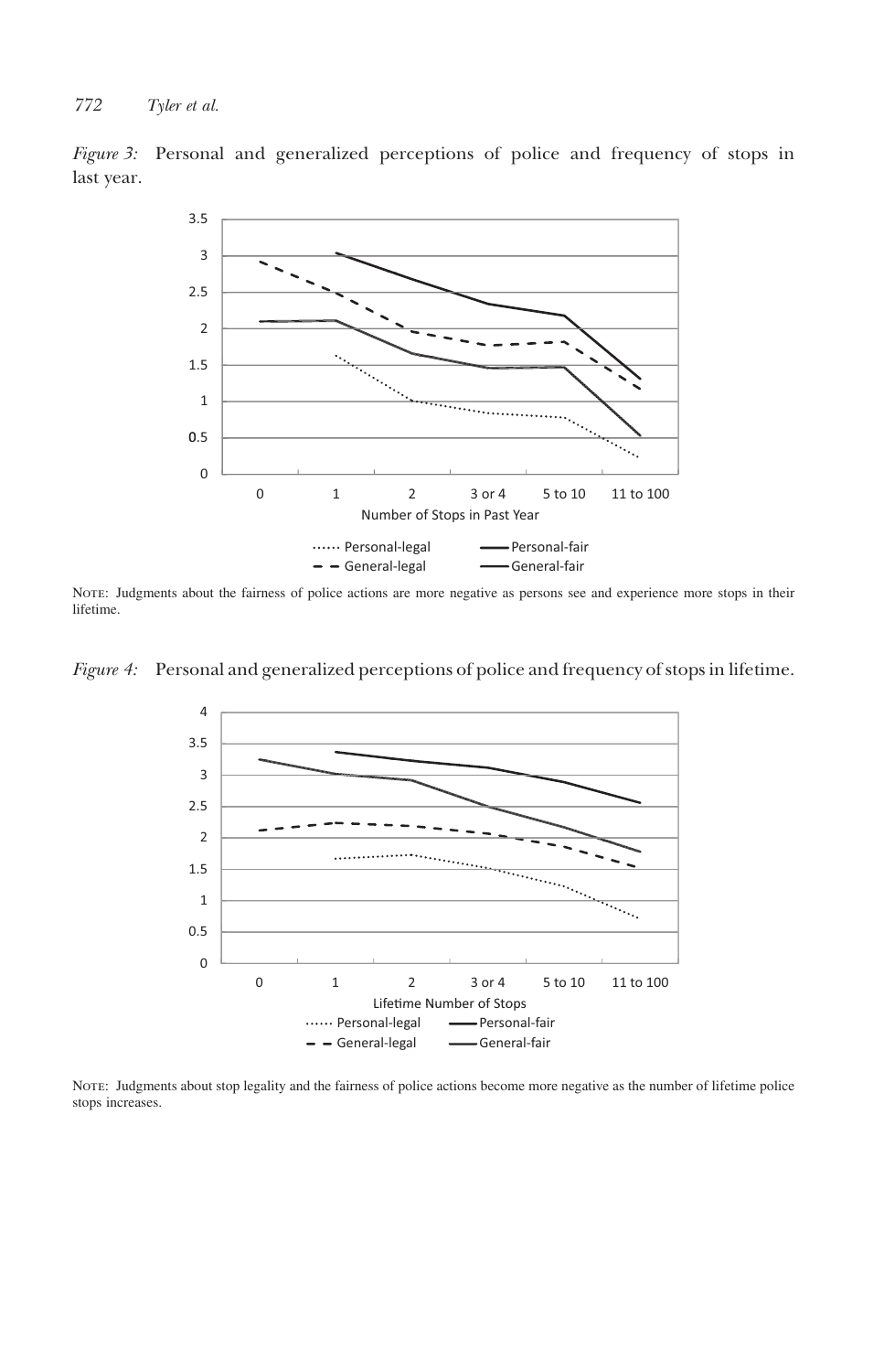|                                            | Criminal Activity<br>(Logged) |       | Cooperate with<br>Police |       | Serve on a Jury |       |
|--------------------------------------------|-------------------------------|-------|--------------------------|-------|-----------------|-------|
|                                            | b(SE)                         | p     | b(SE)                    | p     | b(SE)           | p     |
| Legitimacy of police                       | $-0.031$                      | 0.041 | 0.576                    | 0.000 | 0.478           | 0.000 |
|                                            | (0.015)                       |       | (0.051)                  |       | (0.072)         |       |
| Fear of crime in neighborhood              | $-0.003$                      | ns    | 0.122                    | 0.000 | 0.048           | ns    |
|                                            | (0.006)                       |       | (0.026)                  |       | (0.041)         |       |
| Legality of police stops                   | $-0.006$                      | ns    | 0.002                    | ns    | $-0.068$        | 0.020 |
|                                            | (0.004)                       |       | (0.021)                  |       | (0.028)         |       |
| Police performance in public safety        | 0.000                         | ns    | 0.079                    | 0.030 | $-0.115$        | ns    |
|                                            | (0.009)                       |       | (0.030)                  |       | (0.074)         |       |
| Police intrusiveness in neighborhood stops | 0.014                         | 0.029 | 0.071                    | 0.025 | 0.011           | ns    |
|                                            | (0.006)                       |       | (0.030)                  |       | (0.045)         |       |
| Frequency of police stops in neighborhood  | 0.002                         | ns    | $-0.015$                 | ns    | $-0.009$        | ns    |
|                                            | (0.003)                       |       | (0.022)                  |       | (0.040)         |       |
| Constant                                   | 0.300                         | 0.001 | $-0.333$                 | ns    | 0.227           | ns    |
|                                            | (0.084)                       |       | (0.322)                  |       | (0.407)         |       |
| N                                          | 1,206                         |       | 1,199                    |       | 1,205           |       |
| Adj. $R^2$                                 | .098                          |       | .331                     |       | .464            |       |

Table 6: OLS Regressions of Legitimacy of Police on Law Related Behaviors (b, SE, *p*)

NOTE: Police legitimacy influences law-related behaviors. All models estimated with standard errors clustered by respondent neighborhood. Models control for respondent age, race/ethnicity, education level, public housing residency, and criminal justice history. Models also control for number of personal stop experiences and prevalence of stops in neighborhood.

OLS regressions for three specific law-related behaviors: recent criminal activity;<sup>6</sup> cooperation with the police; and cooperation with the legal system. The latter was measured by respondents' willingness to serve on a jury if asked.

Of the three dependent variables it is recent criminal activity that is most problematic as a self-report measure (Piquero et al. 2002, 2014). However, there is substantial evidence that self-report is a good proxy for actual behavior (Thornberry & Krohn 2000). In addition, the analysis controls for long-term criminality by controlling for criminal justice history, which is included in the propensity score.

The predictors included legitimacy and factors related to the manner in which police conduct stops in the respondent's neighborhood, for example, frequency, intrusiveness, and legality. We also included a measure of police effectiveness in crime control as well as fearof crime, two robust predictors of police legitimacy from earlier analyses. Table 6 shows the results.

Perceived police legitimacy significantly predicted each of the three behaviors, supporting the premise of the project. Legitimacy of the police and frequency of stops, police intrusiveness in stops, police performance, and fear of crime were significant predictors of

<sup>6</sup> Criminal activity was highly skewed: about one in five reported any criminal activity in the past year or lifetime. Accordingly, we used the natural log of the scale to estimate the models in a regression model. Respondents reporting no criminal activity were recoded to 0.01 to approximate zero criminal activity in the log scale. We also used a dichotomized variable (activity; no activity) and performed a logical regression.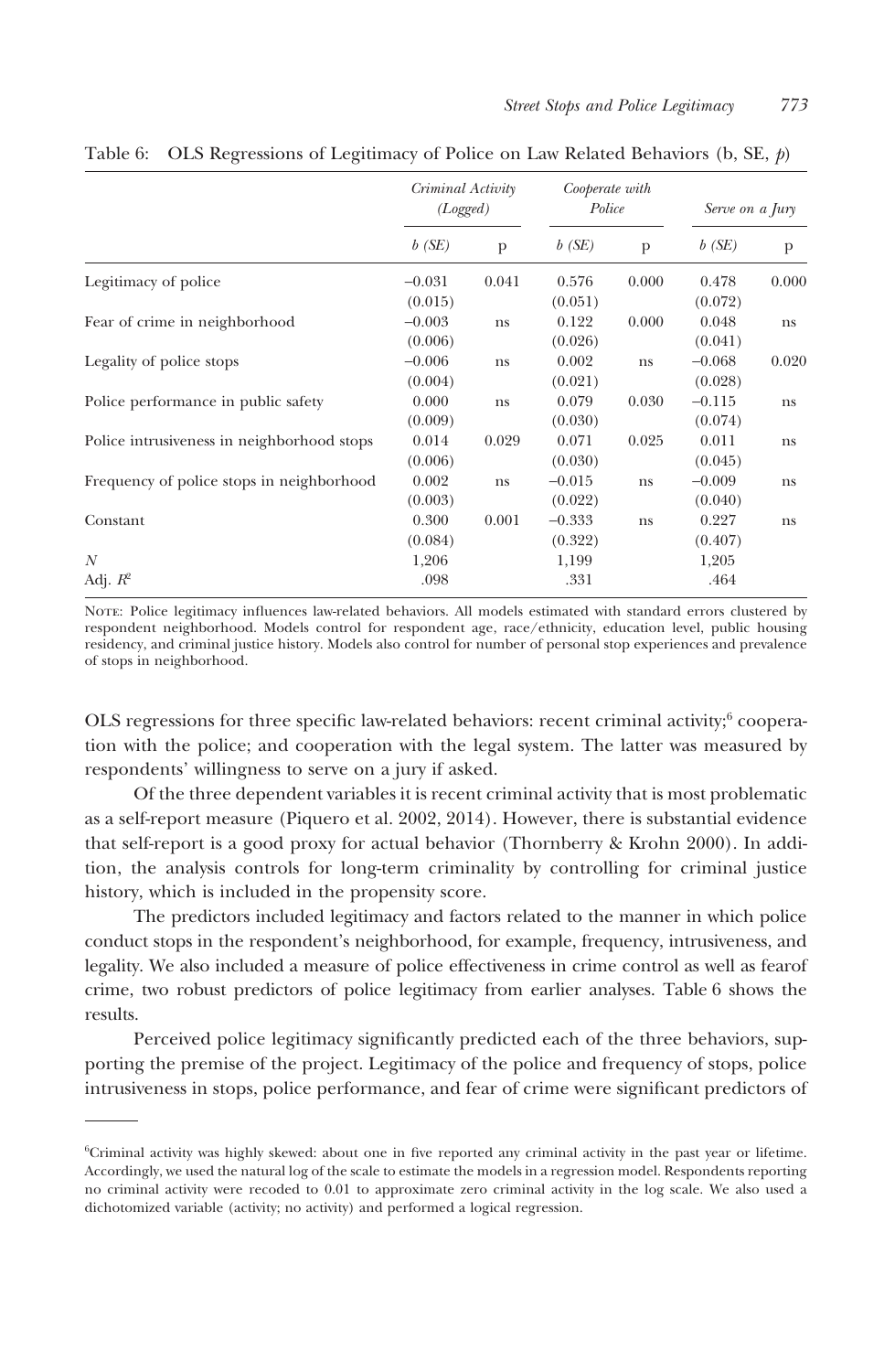criminal behavior. Similar conclusions regarding legitimacy emerge irrespective of whether the study uses a dichotomized measure of activity and a logistic regression analysis (results not shown)<sup>7</sup> or a regression analysis on the log of activity.

The univariate connection between legitimacy and criminal activity is striking. Among those low in legitimacy (below the mean), 30 percent engage in some form of criminal activity. Among those high in legitimacy, 15 percent engage in some form of criminal activity. Hence, low legitimacy doubles the risk of involvement in recent past year criminal activity.

In considering the connection of legitimacy to criminal behavior it is important to recognize that the causal direction is uncertain. Police may well be harsher with an individual whose criminal activity is known to them. More information about suspect demeanor and background would be helpful in sorting this out. Further, criminally involved individuals may be harsher in their judgments of the police. Nonetheless, it is striking that legitimacy and criminal behavior are connected and, as has been noted, the analysis controls for lifetime criminal history, providing a lower boundary on the effects of personal history on the legitimacy-criminality relationship.

The results for cooperation with police were also strong and confirm the core notion that legitimacy influences law-related behaviors. Legitimacy promotes cooperation, while the view that the police conduct was intrusive undermines it. Cooperation with the courts—in the form of jury service—again suggests the importance of perceived legitimacy of the police in law-related behaviors. In addition to legitimacy, police effectiveness was also a significant predictor of cooperation with the police, suggesting that respondents' behaviors were shaped by their perceptions of both legitimacy and effectiveness. The separate combination of effectiveness and legitimacy suggests that these may be distinct factors in the ways that police stops affect law-related behaviors.

# IV. Conclusion

Discussions of street stops typically focus on two issues: the legality of police actions and the effectiveness of street stops in shaping the rate of violent or other crime. The purpose of this study is to raise and examine a third potentially important criterion for evaluating police interactions with young men on the street. Those interactions can potentially shape the views of these young men about the legitimacy of the police and, through those evaluations, influence a variety of behaviors important to the legal system.

By focusing on legality and performance, legal authorities define the law in a topdown hierarchical framework in which elite decisions define policies and practices and the goal is to secure public compliance via the threat of punishment and/or the promise of performance in service delivery of safety. This command and control model contrasts starkly with the concerns of earlier eras in which legal culture, and in particular the popular legitimacy of the police and courts, was central to discussions about the law and the policies and practices of the police and courts (Sarat 1977). Questions of legality engage lawyers and

<sup>7</sup> Results available from authors.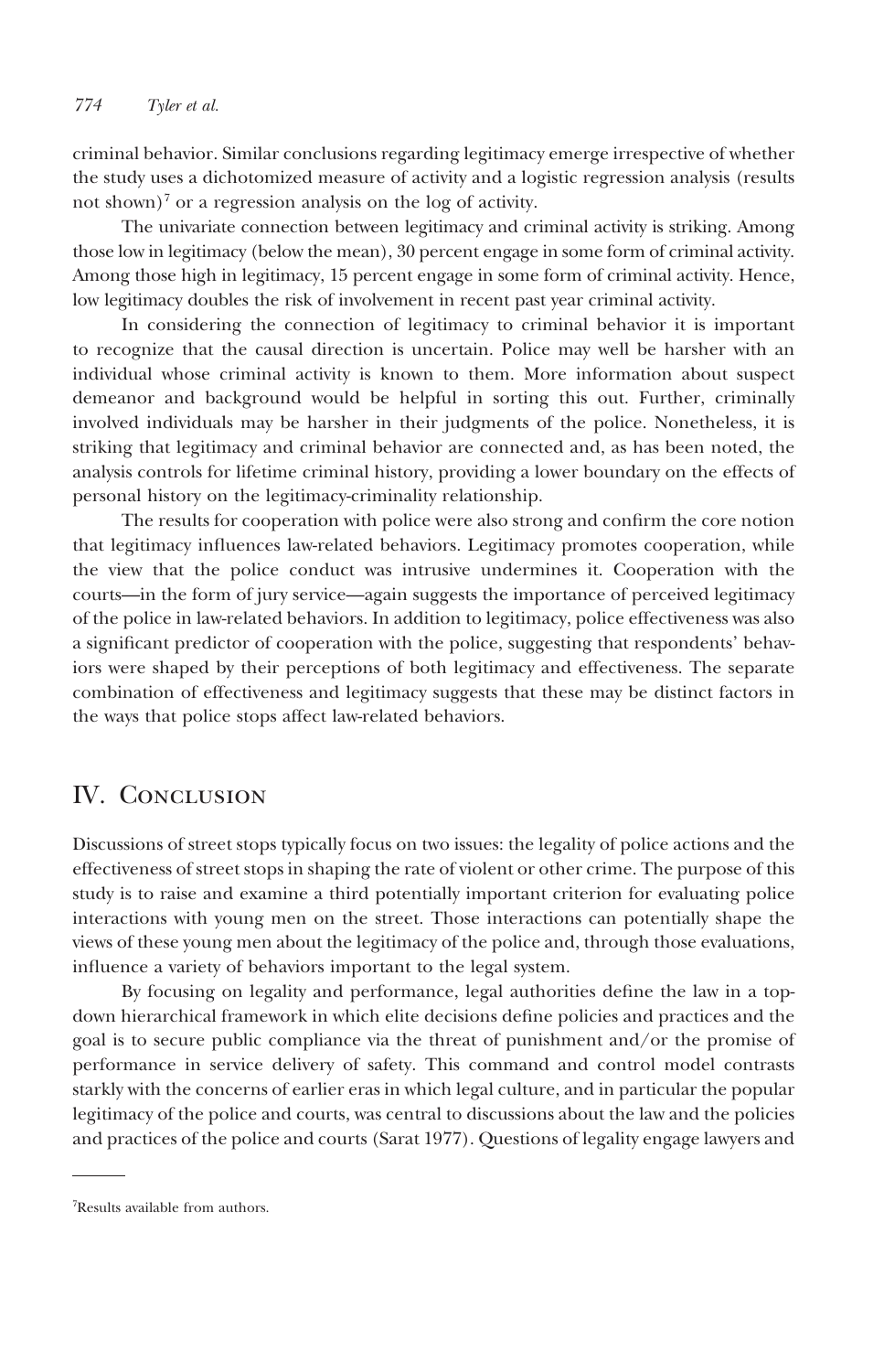effectiveness police professionals, leaving the public out of discussions about how law is practiced in their own communities. This analysis points to the costs of such an approach.

The results of this study suggest that legitimacy matters, and that legitimacy deficits are real in their consequences for public safety. They show that higher legitimacy is related to lower levels of criminal behavior and also demonstrate that cooperation with the police is greater when legitimacy is high. Hence, models of policing that are insensitive to issues of popular legitimacy are unsuccessful in their own terms (i.e., in terms of crime reduction). They are further unsuccessful in terms of the emerging goals of motivating public cooperation with the police and engagement in communities (Tyler & Jackson 2014). These findings suggest that while studies indicate that risk perceptions, performance evaluations, and legitimacy all motivate compliance, the goals of cooperation and engagement are more strongly linked to legitimacy.

Given the importance of perceptions of legitimacy in predicting law-related behavior, the factors predicting legitimacy are also important. This study suggests that several factors were relevant, including, notably, the behavior of the police. In the case of personal experience, police intrusions in the form of use of force/arrest had negative consequences for feelings, acceptance of police authority, and legitimacy. The degree of intrusion was linked to reactions, with more intrusion undermining legitimacy to a greater degree.

A second factor was performance. It is clear that police performance was important. For example, perceptions of general police competence in fighting crime shaped perceived legitimacy, as did judgments of the appropriateness of police conduct. In the case of personal experience, people were more accepting of street stops when they saw an appropriate legal reason for their stop. With general judgments about police behavior in the neighborhood, people cared whether the police generally used appropriate legal criterion when making stop decisions. In both cases, therefore, people cared about the appropriateness of police conduct.

People also put heavy weight on the fairness of police behavior, including the fairness of the outcome of encounters with the police and the fairness of the way the police exercise their authority. The justice of police actions (i.e., perceived procedural justice) was especially important. It was typically the most important observed element that respondents reacted to when they had a personal experience with the police. In particular, people focused on the quality of their interpersonal treatment. Justice judgments were central to reactions both to personal experiences and to general judgments about the behavior of the police. This suggests that it was not street stops per se, or even the intrusions that they make into people's lives, but whether people evaluate police actions as involving fair interpersonal treatment and appropriate justification.

A separate issue is whether fairness mattered to respondents after they had a stop history. The results suggest that being treated fairly remained central to the impact of police actions on views about police legitimacy. The nature of procedural justice in police stops mattered greatly, no matter how many prior stops a person had had. People became upset and formed more negative views if they felt that the police were treating them without "dignity and respect," not "respecting their rights," and not "trying to do what was right." This is true irrespective of the number of prior stops. To illustrate this we can look at the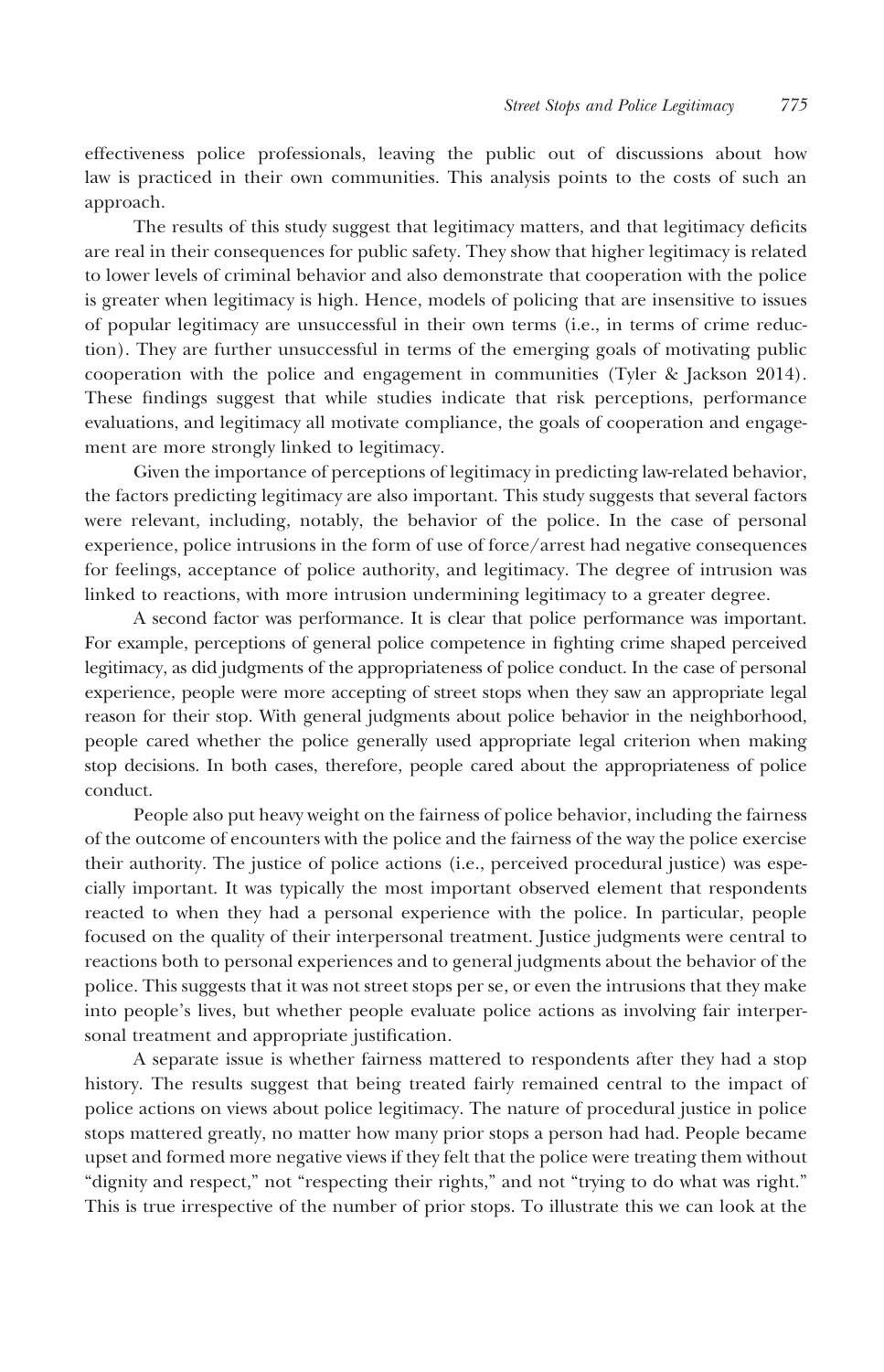correlation between legitimacy and whether a person was treated fairly among those people who have been stopped over 10 times. That correlation is  $r = 0.42$ ,  $p < 0.001$ . In contrast, the same correlation for people being stopped the first time is  $r = 0.40$ ,  $p < 0.001$ . In other words, whether the police are seen as acting fairly shapes the reactions to a pivotal experience both for those with little and for those with substantial prior experience with the police. However, we also showed that assessments of procedural justice during stops decline with increasing exposure and experience. Accordingly, procedural justice matters greatly, but is fragile and declines with high stop exposure. To the extent that legitimacy is an important outcome of police contact, legitimacy is quite sensitive to the manner in which these contacts unfold and the overall exposure of citizens to involuntary police stops and street detentions.

Put another way, the findings indicate that the more experiences respondents had with the police, the less likely they were to indicate that the police treated them fairly and that police actions were lawful. Although it is possible that people with more negative views about the police have more negative opinions about their treatment, controls were included for criminal justice history and demographic features. Hence, these findings suggest that people who have more contact with the police evaluate their later contacts as less fair and lawful, in turn leading to a corrosive influence of contact on the psychological judgments underlying legitimacy.

These findings bear directly on the question of whether the police can stop people as often as they want as long as those people feel that they are being treated fairly and respectfully (Epp 2013). In this study, being repeatedly stopped by the police on the street or in a car led people to experience their direct encounters with the police as both less fair and less lawful. There are several possible explanations for this result. The first is that people who experience multiple stops increasingly question the reasonableness of police actions. The other is that respondents' actions change and they act differently when dealing with the police on later occasions, provoking different behavior from the police.

And, the findings suggest that these results are hardly abstract: there are consequences of the effects of legitimacy for full participation of young persons in the co-production of security for all residents of their neighborhoods and of the city. Those who view the police as less legitimate are more likely to engage in criminal conduct and less willing to cooperate with the police and the courts.

The study's limitations suggest caution in interpreting the results. In particular, this was a cross-sectional analysis and all the questions were answered at one point in time based on retrospective reports of police contacts and interactions. Therefore, we fall short of the necessary conditions to identify causal effects (Sampson et al. 2013). This is particularly important in the case of recent criminal activity, where the hypothesized relationship would require legitimacy to influence, rather than being influenced by, criminal activity. To attempt to control for this reverse influence the analysis included respondents' broader criminal justice history as a factor in the equation. Despite the effort to introduce such relevant controls, the correlational nature of the relationships shown should be recognized and appropriate cautions should be made in understanding the findings. The study's strengths are important to note as well: its focus on the neighborhoods and persons most likely to experience involuntary police contact in a proactive policing regime.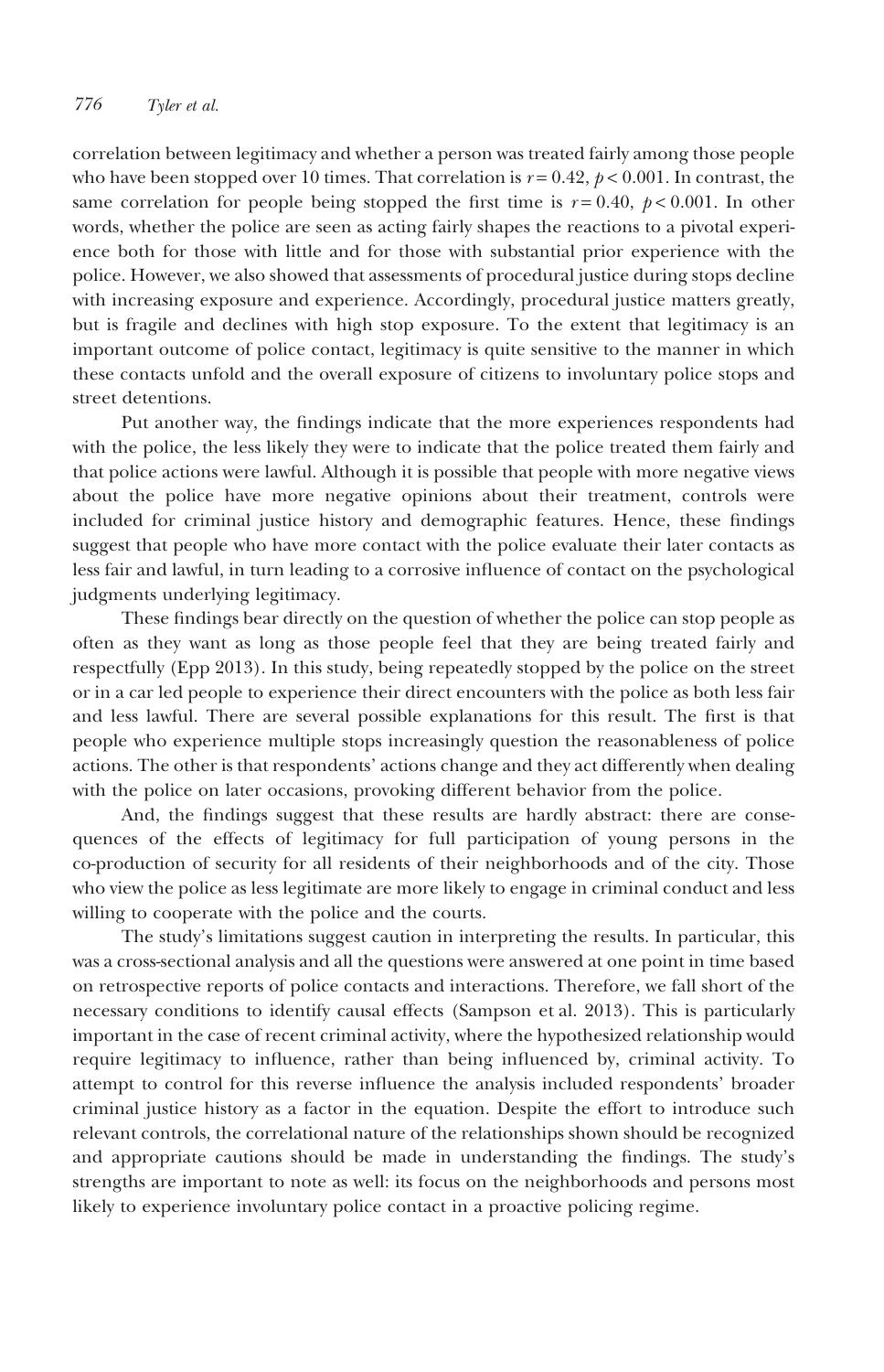# **REFERENCES**

- Alpert, G. P., J. M. MacDonald, & R. G. Dunham (2005) "Police Suspicion and Discretionary Decision Making During Citizen Stops," 43 *Criminology* 407.
- Alschuler, A. W. (2002) "Racial Profiling and the Constitution," 2002 *Univ. of Chicago Legal Forum* 163.
- Amar, A. R. (1998) "*Terry* and Fourth Amendment First Principles," 72 *St. John's Law Rev.* 1097.
- Ayres, I., & J. Borowsky (2008) *A Study of Racially Disparate Outcomes in the Los Angeles Police Department*. ACLU of Southern California.
- Bang, H., & J. M. Robins (2005) "Doubly Robust Estimation in Missing Data and Causal Inference Models," 61 *Biometrics* 962.
- Banks, R. R. (2003) "Beyond Profiling: Race, Policing, and the Drug War," 56 *Stanford Law Rev.* 571.
- Beckett, K., K. Nyrop, & L. Pfingst (2006) "Race, Drugs and Policing: Understanding Disparities in Drug Delivery Arrests," 44 *Criminology* 105.
- Beckett, K., K. Nyrop, L. Pfingst, & M. Bowen (2005) "Drug Use, Drug Possession Arrests, and the Question of Race: Lessons from Seattle," 52 *Social Problems* 419.
- Belvedere, K., J. L. Worrall, & G. T. Stephen (2005) "Explaining Suspect Resistance in Police-Citizen Encounters," 30 *Criminal Justice Rev.* 30.
- Berk, R. (2003) *Regression Analysis: A Constructive Critique*. Newbury Park, CA: Sage Publications.
- Berk, R., A. Li, & L. Hickman (2005) "Statistical Difficulties in Determining the Role of Race in Capital Cases: A Re-Analysis of Data from the State of Maryland," 21 *J. of Quantitative Criminology* 365.
- Boydstun, J. E. (1975) *San Diego Field Interrogation: Final Report*. Washington, DC: Police Foundation.
- Bradford, B. (2014) "Policing and Social Identity: Procedural Justice, Inclusion and Cooperation Between Police and Public," 24(1) *Policing & Society* 22.
- Bradford, B., J. Jackson, & E. A. Stanco (2009) "Contact and Confidence: Revisiting the Impact of Public Encounters with the Police," 19(1) *Policing & Society* 20.
- Brame, R., M. G. Turner, R. Paternoster, & S. D. Bushway (2012) "Cumulative Prevalence of Arrest from Ages 8 to 23 in a National Sample," 129 *Pediatrics* 21.
- Bratton, W., & P. Knobler (1998) *Turnaround: How America's Top Cop Reversed the Crime Epidemic*. New York: Random House.
- Brunson, R. K., & R. Weitzer (2009) "Police Relations with Black and White Youths in Different Urban Neighborhoods," 44 *Urban Affairs Rev.* 858.
- —— (2011) "Negotiating Unwelcome Police Encounters: The Intergenerational Transmission of Conduct Norms," 40 *J. of Contemporary Ethnography* 425.
- Carlis, A. (2009) "The Illegality of Vertical Patrols," 109 *Columbia Law Rev.* 2002.
- Carr, P. J., L. Napolitano, & J. Keating (2007) "We Never Call the Cops and Here is Why: A Qualitative Examination of Legal Cynicism in Three Philadelphia Neighborhoods," 45 *Criminology* 445.
- Cleveland, William S. (1979) "Robust Locally Weighted Regression and Smoothing Scatterplots," 74 *J. of the American Statistical Association* 829.
- Collins, R. (2007) "Strolling While Poor: How Broken-Windows Policing Created a New Crime in Baltimore," 14 *Georgetown J. of Poverty Law & Policy* 419.
- Delgado, R. (2008) "Law Enforcement in Subordinated Communities: Innovation and Response," 106 *Michigan Law Rev.* 1193.
- Eith, C., & M. R. DuRose (2011) *Contacts Between Police and the Public, 2008* (NCJ 234599). Washington, DC: U.S. Department of Justice, Bureau of Justice Statistics.
- Epp, C., S. Maynard-Moody, & D. P. Haider-Markel (2013) *Pulled Over: How Police Stops Define Race and Citizenship*. Chicago, IL: Univ. of Chicago Press.
- Fagan, J. (2010) "Report to the Court in *David Floyd et al. v. The City of New York*, October 15, 2010," U.S. District Court, Southern District of New York, Civ 08-1034 (2008).
- —— (2012) "Second Supplemental Report to the Court in *David Floyd et al. v. The City of New York*, November 29, 2012," U.S. District Court, Southern District of New York, Civ 08-1034 (2008).
- —— (2013) "Testimony in *David Floyd et al. v. The City of New York*, April 4, 2010," U.S. District Court, Southern District of New York, Civ 08-1034 (2008).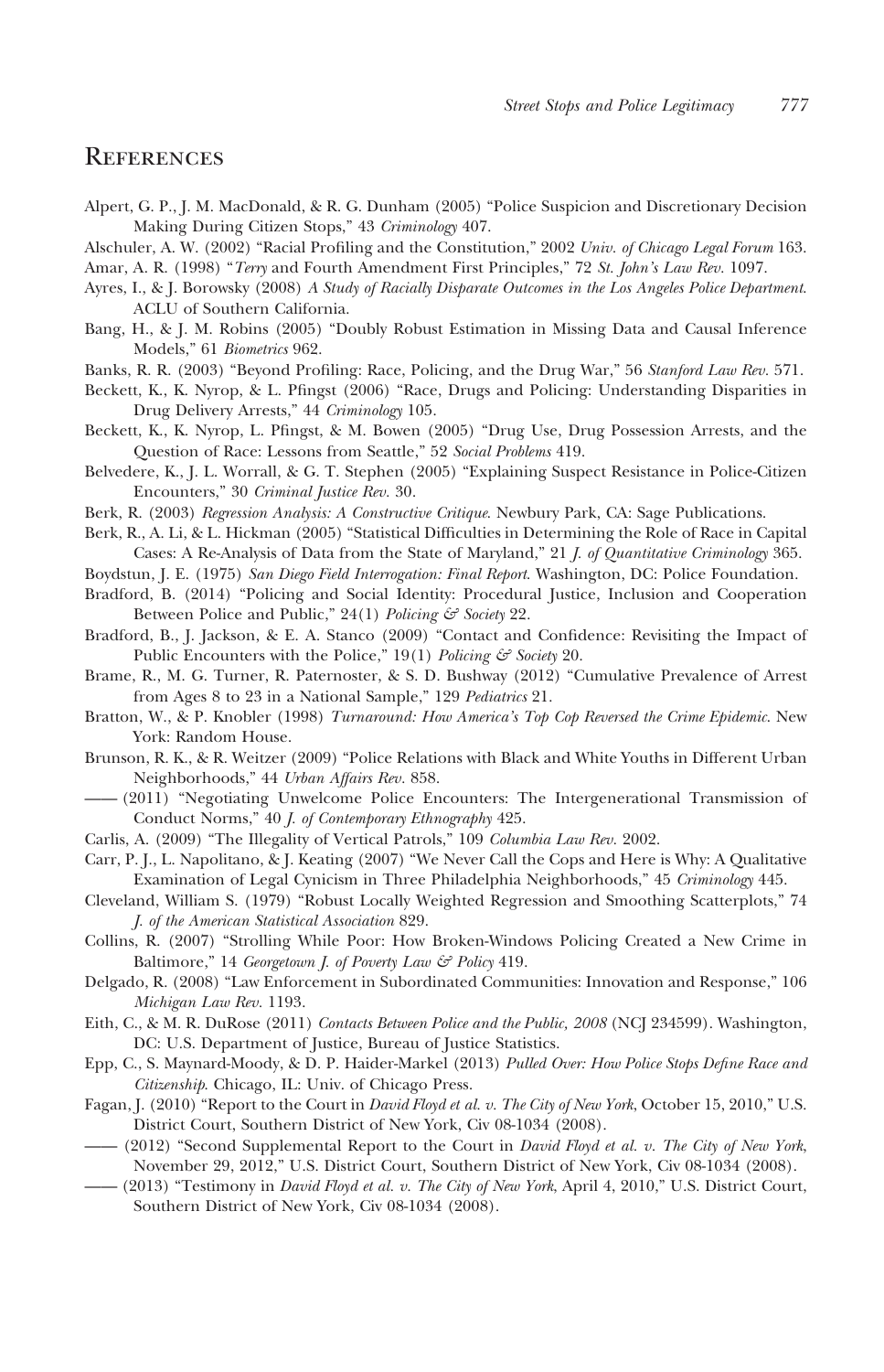- Fagan, J., Davies, & A. Carlis (2012) "Race and Selective Enforcement in Public Housing," 6 *J. Empirical Legal Studies* 697.
- Fagan, J., & Geller, A. (forthcoming) "Following the Script: Narratives of Suspicion in Terry Stops in Street Policing," *Univ. of Chicago Law Rev*.
- Fagan, J., A. Geller, G. Davies, & V. West (2010) "Street Stops and Broken Windows Revisited," in S. K. Rice & M. D. White, eds., *Race, Ethnicity and Policing*. New York: NYU Press.
- Fagan, J., & J. MacDonald (2013) "Policing, Crime, and Legitimacy in New York and Los Angeles: The Social and Political Contexts of Two Historic Crime Declines," in D. Halle & A. Beveridge, eds., *New York and Los Angeles: The Uncertain Future*, pp. 243–99. Oxford: Oxford Univ. Press.
- Fagan, J., & A. Piquero (2007) "Rational Choice and Developmental Influences on Recidivism Among Adolescent Felony Offenders," 4 *J. of Empirical Legal Studies* 715.
- Fagan, J., & T. R. Tyler (2005) "Legal Socialization of Children and Adolescents," 18(3) *Social Justice Research* 217.
- Fratello, J., A. Reigifo, & J. Trone (2013) *Coming of Age with Stop and Frisk: Experiences, Self-Perceptions, and Public Safety Implications*. New York: Vera Institute.
- Friedman, L. (1975) *The Legal System: A Social Science Perspective*. New York: Russell Sage Foundation.
- Gau, J. M., & R. K. Brunson (2009) "Procedural Justice and Order Maintenance Policing: A Study of Inner-City Young Men's Perceptions of Police Legitimacy," 1 *Justice Q.* 1.
- —— (2010) "Procedural Justice and Order Maintenance Policing," 27 *Justice Q.* 255.
- Geller, A. (2013) "Policing America's Children: Policy, Practice, and Juvenile Justice," grant application to the William T. Grant Foundation. New York: Columbia Univ., Mailman School of Public Health.
- —— (2014) "The Process is Still the Punishment: Front-End Punishment in Criminal Case Processing," *NYU Population Center Working Paper* (available from authors).
- Geller, A., & J. Fagan (2010) "Pot as Pretext: Marijuana, Race, and the New Disorder in New York City Street Policing," 7 *J. of Empirical Legal Studies* 591.
- Geller, A., Fagan, J., Tyler, T. R. & Link, B. (in press) "Aggressive Policing and the Mental Health of Young Urban Men," *American Journal of Public Health.*
- Gelman, A., J. Fagan, & A. Kiss (2007) "An Analysis of the New York City Police Department's "Stop-and-Frisk" Policy in the Context of Claims of Racial Bias," 102 *J. of the American Statistical Association* 813.
- Gould, J. B., & S. D. Mastrofski (2004) "Suspect Searches: Assessing Police Behavior," 3 *Criminology & Public Policy* 315.
- Greene, J. A. (1999) "Zero Tolerance: A Case Study of Police Policies and Practices in New York City," 45 *Crime & Delinquency* 171.
- Hagan, J., C. Shedd, & M. Payne (2005) "Race, Ethnicity, and Youth Perceptions of Criminal Injustice," 70 *American Sociological Rev.* 381.
- Harcourt, B. E., & T. L. Meares (2011) "Randomization and the Fourth Amendment," 78 *Univ. of Chicago Law Rev.* 809.
- Harmon, Rachel A. (2009) "Promoting Civil Rights Through Proactive Policing Reform," 62 *Stanford Law Rev.* 1.
- Hindelang, M. J., T. Hirschi, & J. G. Weis (1981) *Measuring Delinquency*. Washington, DC: Center for Studies of Crime & Delinquency, NIMH.
- Hinds, L. (2009) "Youth, Police Legitimacy and Informal Contact," 10 *J. of Police & Criminal Psychology* 10.
- Howell, B. K. (2009) "Broken Lives from Broken Windows: The Hidden Costs of Aggressive Order-Maintenance Policing," 33 *New York Univ. Rev. of Law & Social Change* 271.
- Huq, A., T. R. Tyler, & S. Schulhofer (2011) "Mechanisms for Eliciting Cooperation in Counter-Terrorism Policing: Evidence from the United Kingdom," 8 *J. of Empirical legal Studies* 728.
- Indurkhya, A., N. Mitra, & D. Schrag (2006) "Using Propensity Scores to Estimate the Cost-Effectiveness of Medical Therapies," 25 *Statistics in Medicine* 1561.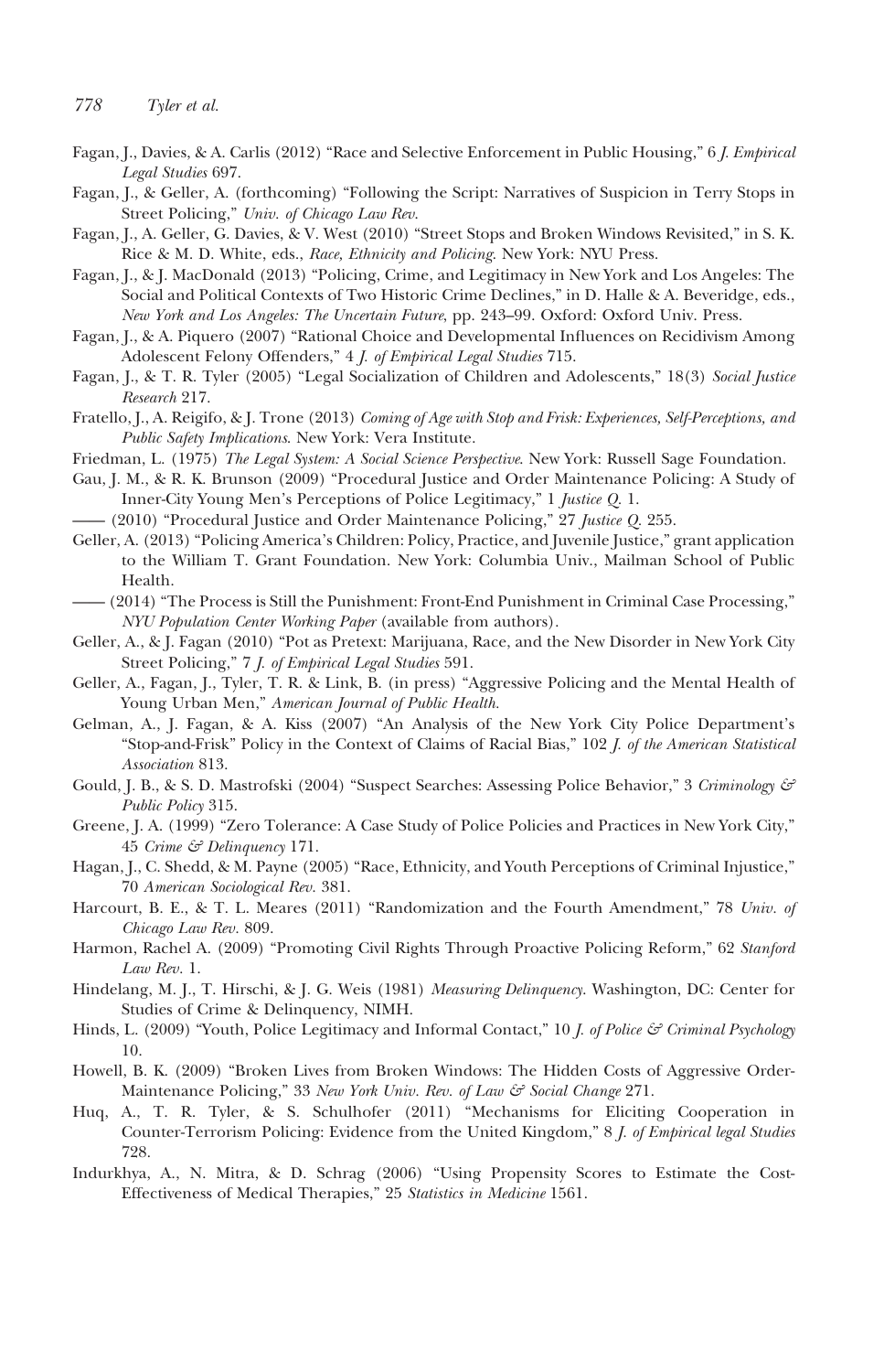- Jackson, J., B. Bradford, M. Hough, A. Myhill, P. Quinton, & T. R. Tyler (2012a) "Why Do People Comply with the Law?: Legitimacy and the Influence of Legal Institutions," 52 *British J. of Criminology* 1051.
- Jackson, J., B. Bradford, B. Stanko, & K. Hohl (2012b) *Just Authority?: Trust in the Police in England and Wales*. London: Routledge.
- Jackson, J., H. Huq, B. Bradford, & T. R. Tyler (2013) "Monopolizing Force?: Police Legitimacy and Public Attitudes Toward the Acceptability of Violence," 19(4) *Psychology, Public Policy & Law* 479.

Kelling, George L., & William H. Sousa (2001) *Do Police Matter? An Analysis of the Impact of New York City's Police Reforms*. New York: Center for Civic Innovation, Manhattan Institute.

- Kelman, H. C., & V. L. Hamilton (1995) *Crimes of Obedience*. Yale.
- Kirk, D. S., & A. V. Papachristos (2011) "Cultural Mechanisms and the Persistence of Neighborhood Violence," 116 *American Sociological Rev.* 1190.
- Knowles, J., N. Persico, & P. Todd (2001) "Racial Bias in Motor Vehicle Searches," 109 *J. of Political Economy* 203.
- Kubrin, C. E., S. F. Messner, G. Deane, K. McGeever, & T. D. Stucky (2010) "Proactive Policing and Robbery Rates Across U.S. Cities," 48(1) *Criminology* 57.
- Kupchik, A. (2010) *Homeroom Security: School Discipline in an Age of Fear*. New York: NYU Press.
- Langton, L., & M. Durose (2013) Police Behavior During Traffic and Street Stops, 2011 *(NCJ 242937)*. Washington, DC: Bureau of Justice Statistics, U.S. Department of Justice.
- Lauritsen, J. L. (1998) "The Age-Crime Debate: Assessing the Limits of Longitudinal Self-Report Data," 77 *Social Forces* 127.
- Lyons, W. (2002) "Partnerships, Information and Public Safety," 25 *Policing: International J. of Police Strategy & Management* 530.
- Manbeck, John, & Kenneth Jackson (1998) *The Neighborhoods of Brooklyn*. Yale Univ. Press.

Maple, Jack, & Chris Mitchell (2000) *The Crime Fighter: How You Can Put the Bad Guys Out of Business and Make Your Community Safe*. New York: Broadway Books.

- Meares, T. L. (in press a) "The Law and Social Science of Stop and Frisk," *Annual Rev. of Law and Social Science.*
- —— (in press b) "Programming Errors: Understanding the Constitutionality of Stop and Frisk as a Program, Not an Incident," *Univ. of Chicago Law Rev.*
- Meares, T. L., T. R. Tyler, & J. Gardener (in press) "The Two Different Worlds We Live In: Lawfulness and Perceived Police Misconduct," *J. of Criminal Law & Criminology*.
- Merelman, R. J. (1966) "Learning and Legitimacy," 60 *American Political Science Rev.* 548.
- Papachristos, A. V., T. L. Meares, & J. Fagan (2012) "Why Do Criminals Obey the Law–The Influence of Legitimacy and Social Networks on Active Gun Offenders," 102 *J. of Criminal Law & Criminology* 397.
- Peppers, J., & C. Petrie (2003) *Measurement Problems in Criminal Justice Research*. Washington, DC: National Academy of Science.
- Persico, Nicola (2009)"Racial Profiling? Detecting Bias Using Statistical Evidence," *Annual Rev. of Economics* 229.
- Piquero, A. R., R. Macintosh, & M. Hickman (2002) "The Validity of a Self-Reported Delinquency Scale: Comparisons Across Gender, Age, Race, and Place of Residence," 30(4) *Sociological Methods & Research* 492.
- Piquero, A. R., C. A. Schubert, & R. Brame (2014) "Comparing Official and Self-Report Records of Offending Across Gender and Race/Ethnicity in a Longitudinal Study of Serious Youthful Offenders," 51 *J. of Research in Crime & Delinquency* 525.
- Powell, M. (2012) "A Summer of Easy Guns and Dead Children," September 3 *New York Times*.
- Richardson, L. Song (2010) "Arrest Efficiency and the Fourth Amendment," 95 *Minnesota Law Rev.* 2035.
- Rios, Victor (2011) *Punished: Policing the Lives of Black and Latino Boys*. New York: NYU Press.
- Rosenbaum, D. P., A. M. Schuck, S. K. Costello, D. F. Hawkins, & M. K. Ring (2005) "Attitudes Toward the Police: The Effects of Direct and Vicarious Experience," 8 *Police Q.* 343.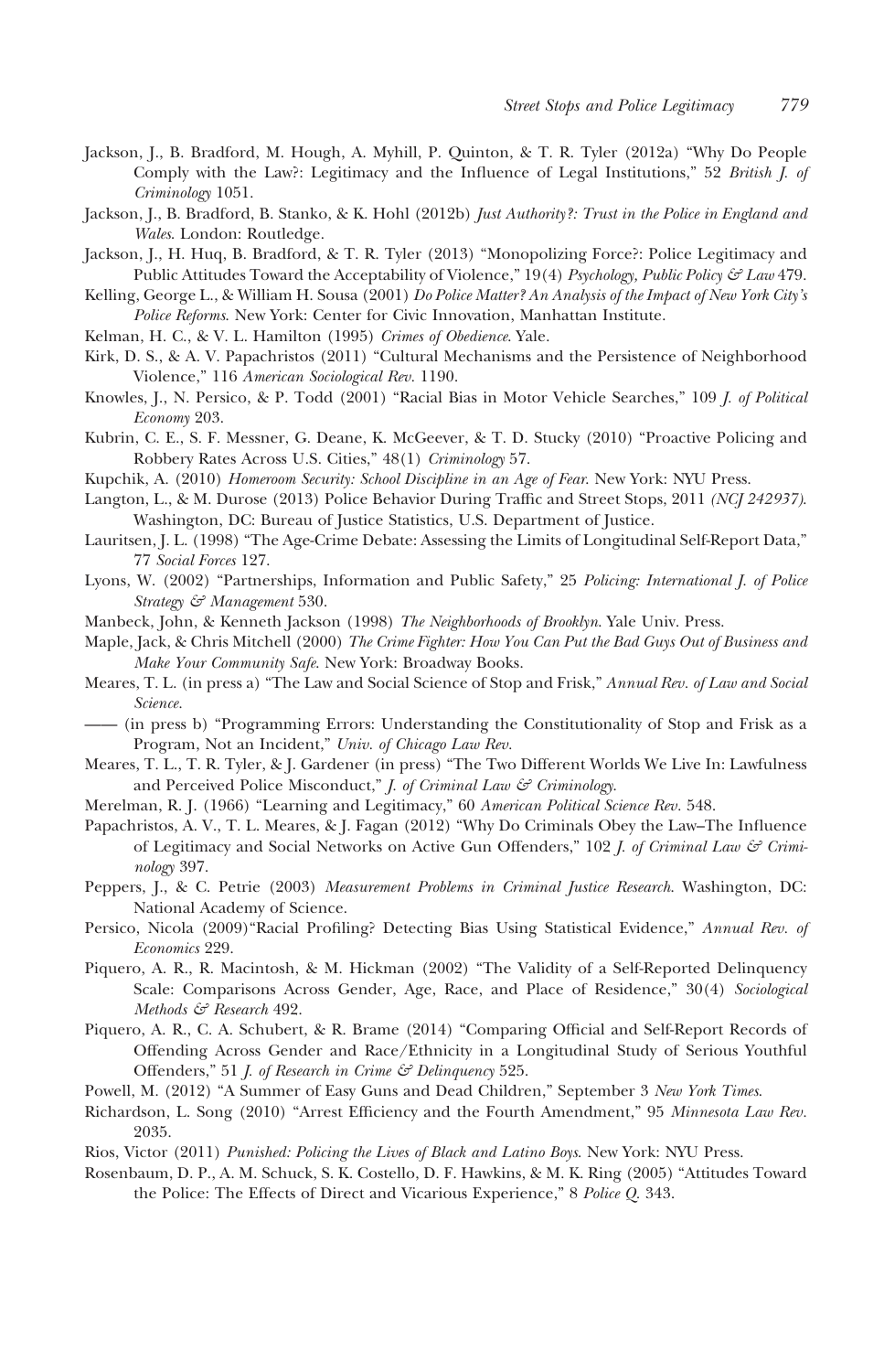- Rosenbaum, P. R., & D. R. Rubin (1983) "The Central Role of Propensity Scores in Observational Studies of Causal Effects," 70 *Biometrika* 41.
- Ruderman, W. (2012a) "Rude or Polite, City's Officers Leave Raw Feelings in Stops," June 26 *New York Times*.
- —— (2012b) "For Women in Street Stops, Deeper Humiliation," August 6 *New York Times*.
- Sampson, R. J., & D. J. Bartusch (1998) "Legal Cynicism and (Subcultural?) Tolerance of Deviance," 32 *Law & Society Rev.* 777.
- Sampson, R. J., C. Winship, & C. Knight (2013) "Translating Causal Claims," 12(4) *Criminology & Public Policy* 587.
- Sarat, A. (1977) "Studying American Legal Culture: An Assessment of Survey Evidence," 11 *Law & Society Rev.* 427.
- Schulhofer, S., T. R. Tyler, & A. Huq (2011) "American Policing at a Crossroads: Unsustainable Policies and the Procedural Justice Alternative," 101(2) *J. of Criminal Law & Criminology* 335.
- Shedd, C. (2012) "What About the Other 99%?," in *Key Issues in the Police Use of Pedestrian Stops and Searches*. Washington, DC: Urban Institute.
- Skogan, Wesley, and Kathleen Frydl, eds. (2004) *Fairness and Effectiveness in Policing: The Evidence*. Washington, DC: National Academies Press.
- Skogan, W. G., S. M. Hartnett, N. Bump, & J. Dubois (2008) *Evaluation of CeaseFire-Chicago*. Final Report, Grant 2005-MU-MU-0033, U.S. Department of Justice, Office of Justice Programs.
- Spitzer, Eliot (1999) *The New York City Police Department's Stop & Frisk Practices: A Report to the People of the State of New York from the Office of the Attorney General*. Albany, NY: Office of the Attorney General.
- Stoudt, B., M. Fine, & M. Fox (2011/12) "Growing Up Policed in the Age of Aggressive Policing Policies," 56 *New York Law School Law Rev.* 1331.
- Stuntz, W. J. (2011) *The Collapse of American Criminal Justice*. Cambridge, MA: Harvard Univ. Press.
- Sunshine, J., & T. R. Tyler (2003) "The Role of Procedural Justice and Legitimacy in Shaping Public Support for Policing," 37(3) *Law & Society Rev.* 555.
- Tapp, J. L., & F. J. Levine (1977) *Law, Justice and the Individual in Society*. New York: Harcourt.
- Thompson, Anthony C. (1999) "Stopping the Usual Suspects: Race and the Fourth Amendment," 74 *NYUL Rev.* 956.
- Thornberry, T. P., & M. D. Krohn (2000) "The Self-Report Method for Measuring Delinquency and Crime," In D. Duffee, R. D. Crutchfield, S. Mastrofski, L. Mazerolle, D. McDowall, & B. Ostrom, eds., *CJ 2000: Innovations in Measurement and Analysis*, Vol 4, pp. 33–83. Washington, DC: National Institute of Justice.
- Toobin, J. (2013) "Rights and Wrongs: A Judge Takes on Stop and Frisk," May 27 *New Yorker*. Available at: <<http://www.newyorker.com/magazine/2013/05/27/rights-and-wrongs-2>>.
- Tyler, T. R. (2006a) *Why People Obey the Law: Procedural Justice, Legitimacy, and Compliance*. Princeton, NJ: Princeton Univ. Press.
- —— (2006b) "Legitimacy and Legitimation," 57 *Annual Rev. of Psychology* 375.
- —— (2009) "Legitimacy and Criminal Justice: The Benefits of Self-Regulation," 7 *Ohio State J. of Criminal Law* 307.
- —— (2011) "Trust and Legitimacy in the USA and Europe," 8 *European J. of Criminology* 254.
- Tyler, T. R., & J. Fagan (2008) "Why Do People Cooperate with the Police?" 6 *Ohio State J. of Criminal Law* 231.
- Tyler, T. R., & Y. J. Huo (2002) *Trust in the Law: Encouraging Public Cooperation with the Police and Courts*. New York: Russell-Sage Foundation.
- Tyler, T. R., & J. Jackson (2014) "Popular Legitimacy and the Exercise of Legal Authority: Motivating Compliance, Cooperation and Engagement," 20 *Psychology, Public Policy & Law* 78.
- Tyler, T. R., S. Schulhofer, & A. Huq (2010) "Legitimacy and Deterrence Effects in Counter-Terrorism Policing: A Study of Muslim Americans," 44 *Law & Society Rev.* 365.
- Tyler, T. R., & C. Wakslak (2004) "Profiling and the Legitimacy of the Police: Procedural Justice, Attributions of Motive, and the Acceptance of Social Authority," 42 *Criminology* 13.
- Weber, M. (1968) *Economy and Society*, G. Roth & C. Wittich, eds. Berkeley, CA: Univ. of California Press.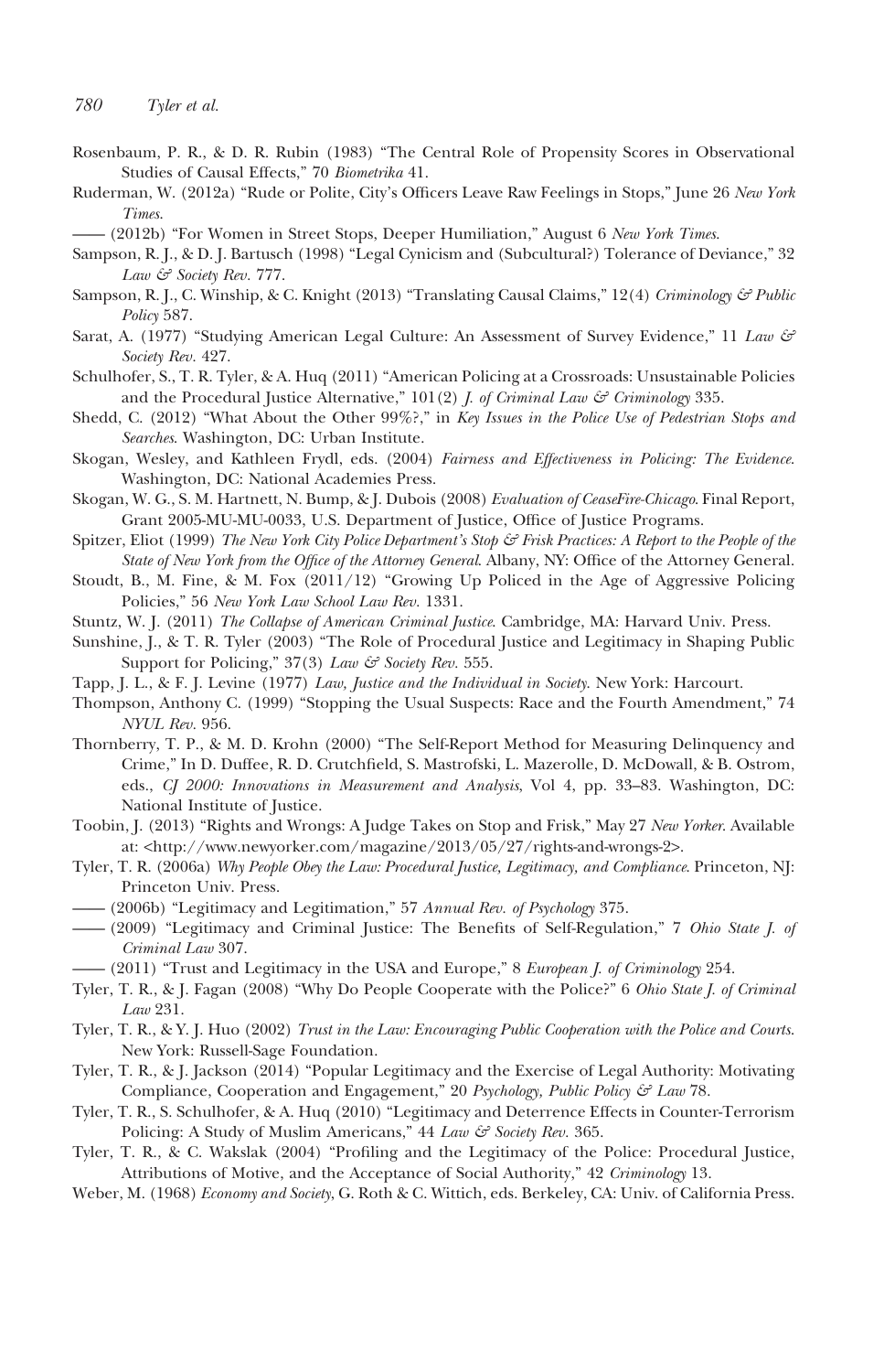Weitzer, R., & S. A. Tuch (2006) *Race and Policing in America*. Cambridge: Cambridge Univ. Press.

Zimring, F. E. (2011) *The City that Became Safe: New York's Lessons for Urban Crime and its Control*. New York: Oxford Univ. Press.

# CASES CITED

*Bailey v. City of Philadelphia*, Settlement Agreement, Class Certification and Consent Decree. C.A. Civ 10-5952, U.S. District Court for the Eastern District of Pennsylvania (2011) *City of Indianapolis v*. *Edmond*, 531 U.S. 32 (2000) *Davis v. City of N.Y.*, U.S. District Court, Southern District of New York, 10 Civ. 0699 (SAS) (2010) *Floyd v. City of N.Y.*, U.S. District Court, Southern District of New York, 08 Civ. 1034 (SAS) (2008) *Illinois v. Wardlow*, 528 U.S. 119 (2000) *Ligon v. City of N.Y.*, U.S. District Court, Southern District of New York,12 Civ. 2274 (SAS) (2012) *Michigan Dep't of State Police v. Sitz*, 496 U.S. 444 (1990) *People v*. *DeBour*, 40 NY2d 210 (1976) *Terry v*. *Ohio*, 368 U.S. 1 (1968) *Whren v. United States*, 517 U.S. 806 (1996)

# Appendix 1: Variables and Measures

#### *Legitimacy*

A 35-item scale was created with 13 positive and 12 negative items, each with a four-point "agree strongly" to "disagree strongly" format (alpha = 0.86). The positive items were: "Overall, the police are honest"; "People's basic rights are well protected by the police"; "The police usually make decisions that are good for everyone in the community"; "The police treat everyone equally regardless of their race"; "I am proud of the work the police do in my neighborhood"; "I feel that people should support the police"; "People should accept the decisions made by the police"; "If the police tell you to do something, you should do it"; "It is your duty to accept the decisions made by the police even when you disagree with them"; "It is your duty to do what the police tell you to do, even if you do not understand or agree with their reasons"; "It is your duty to do what the police tell you to do, even if you do not like the way they treat you"; "The police usually act in ways that are consistent with your sense of right and wrong"; and "You generally agree with the values the police defend." The negative items were: "Laws are meant to be broken"; "It is ok to do anything you want"; "There are no right or wrong ways to make money"; "It is alright to break a law if you think the law is wrong"; "Sometimes you have to bend the law to get things to come out right"; "There are times when it is ok to ignore what the police tell you to do"; "The law represents the values of the people in power, rather than the values of people like me"; "People in power use the law to try to control people like me"; "The law does not protect my interests"; "It is alright to get around the law as long as you don't actually break it"; "It is hard to blame someone for breaking the law if they can get away with it"; and "People do not need to obey a law if they had nothing to do with making that law."

#### *Recent Criminal Activity*

Respondents were asked to indicate: "Over the last 12 months how often have you" (frequently, sometimes, seldom, almost never or never) been: "injured someone in a fight" (85 percent said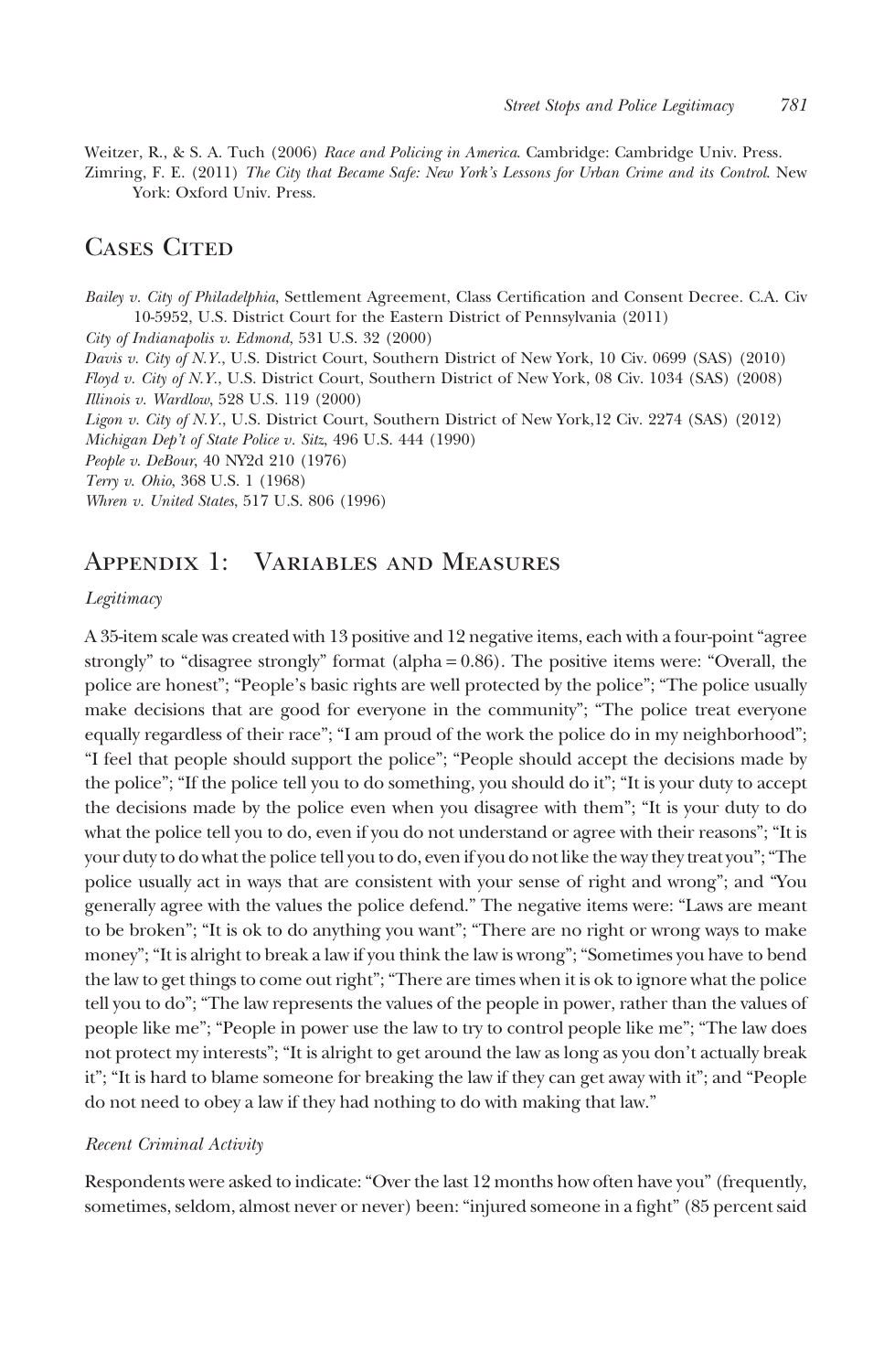never); "taken money or goods from someone by force or threat of force" (96 percent said never); "carried a weapon such as a gun or knife" (91 percent said never); "stolen something worth over \$50" (98 percent said never); and "sold marijuana or other drugs" (96 percent said never). Because the scale was skewed toward noncriminal activity, it was transformed in two ways. First, an overall scale was constructed with three levels: no criminal behavior (77 percent;  $n=975$ ; low levels (11 percent;  $n=144$ ); and high levels (11 percent;  $n=142$ ). Second, an alternate scale was created using the log of the criminal behavior scale.

# *Cooperation*

# Help the Police

Respondents were asked three questions, with responses scaled "very likely" (1) to "very unlikely" (4). The questions were: "If you knew of someone from your neighborhood who had broken a law and was wanted how likely would you be to report them to the police" (27 percent said very likely); "If you witnessed a crime or knew about a crime that took place how likely would you be to report it to the police" (46 percent said very likely); and "If you witnessed a crime or knew about a crime that took place how likely would you be to provide information or help the police in an investigation of the crime" (43 percent said very likely). These three items were combined into a single scale using the mean scale scores  $(Alpha = 0.78)$ .

# Help the Legal System

Respondents were asked: "If called, how willing would you be to serve on a jury" (26 percent said very willing; 43 percent said somewhat willing; 17 percent said somewhat unwilling; and 13 percent said very unwilling). These three items also were combined into a single scale using the mean scale scores  $(Alpha = 0.79)$ .

# *Generalized Neighborhood Experience with Police*

# Frequency of Stops

"Stop people in the street and ask them questions or search them?" and "Stop people in cars to ask them questions or search them?"

# Degree of Intrusion

The intrusiveness of police stops was assessed along several dimensions. The questions asked about general police behavior rather than personal experience with police, which was asked separately. For the generalized assessment, subjects were asked how often the police in their neighborhood: "Physically search people"; "Use harsh or insulting language"; "Threaten to use physical force"; "Take out a weapon, such as a gun, a club or a taser"; "Treat people disrespectfully"; and "Bully or intimidate people." A factor analysis indicated that these judgments all loaded into a single factor so they were averaged into a single score.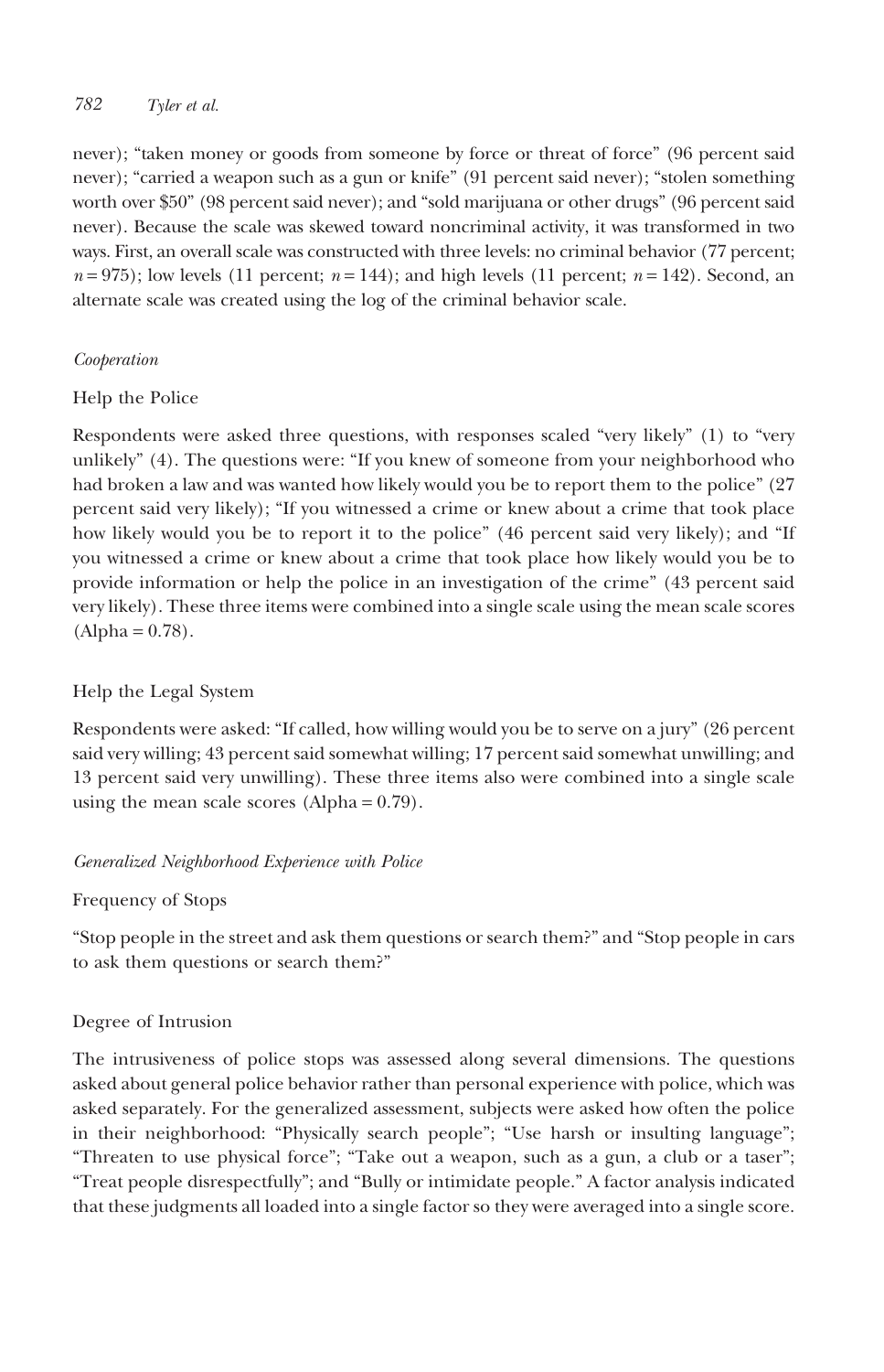## *Experiential and Performance-Based Evaluations of the Police*

### Police Performance

Respondents were asked four questions, two about crime control and two about service delivery. The items used a "very successful" (1) to "not successful at all" (4) format. The items were: How successful are the police at "preventing crime in your neighborhood"; "catching the people who commit crimes"; "solving people's problems when they call the police for help"; and "responding in a timely way to calls for help" (Alpha = 0.75).

Police Use Legal Reasons for Deciding Whether to Stop People

Two items were used, each with a response scale ranging from "frequently" (1) to "never" (5). The items were: "How often do the police" "stop people without a good reason" and "stop people based on their race" (Alpha = 0.68).

# Police Procedural Justice During Policy Implementation

Four items were used, with a response scale ranging from "frequently" (1) to "never" (5). The items were: "How often do the police" "use fair procedures when making decisions about what to do"; "make decisions that are consistent with the law"; "treat people fairly"; and "treat people with courtesy and respect" (Alpha = 0.70).

## Police Procedural Justice During Policy Creation

Respondents were asked: "How much do police consider your views and the views of people like yourself when deciding how the police should handle crime in your neighborhood" (16 percent said a great deal; 42 percent said somewhat; 21 percent said a little; and 20 percent said not much at all).

### *Personal Experience During the Stop*

### Affect

Respondents were asked about their feelings at the time of the experience using four items ("strongly agree" (1) to "strongly disagree" (4)). They were asked: "Did you feel": satisfied; safe; scared (reverse scored); and/or angry (reverse scored) (Alpha =  $0.73$ ).

### Decision Acceptance

Respondents were asked: "How willing they were to accept the decision made by the police" ("very willing" (33 percent); somewhat willing (43 percent); somewhat unwilling (12 percent); and "very unwilling" (13 percent)) and "How much they considered going to others to complain" (a great deal (19 percent); somewhat (12 percent); a little (15 percent); and "not much at all" (54 percent)). The second item was reversed and a scale constructed (Alpha =  $0.52$ ).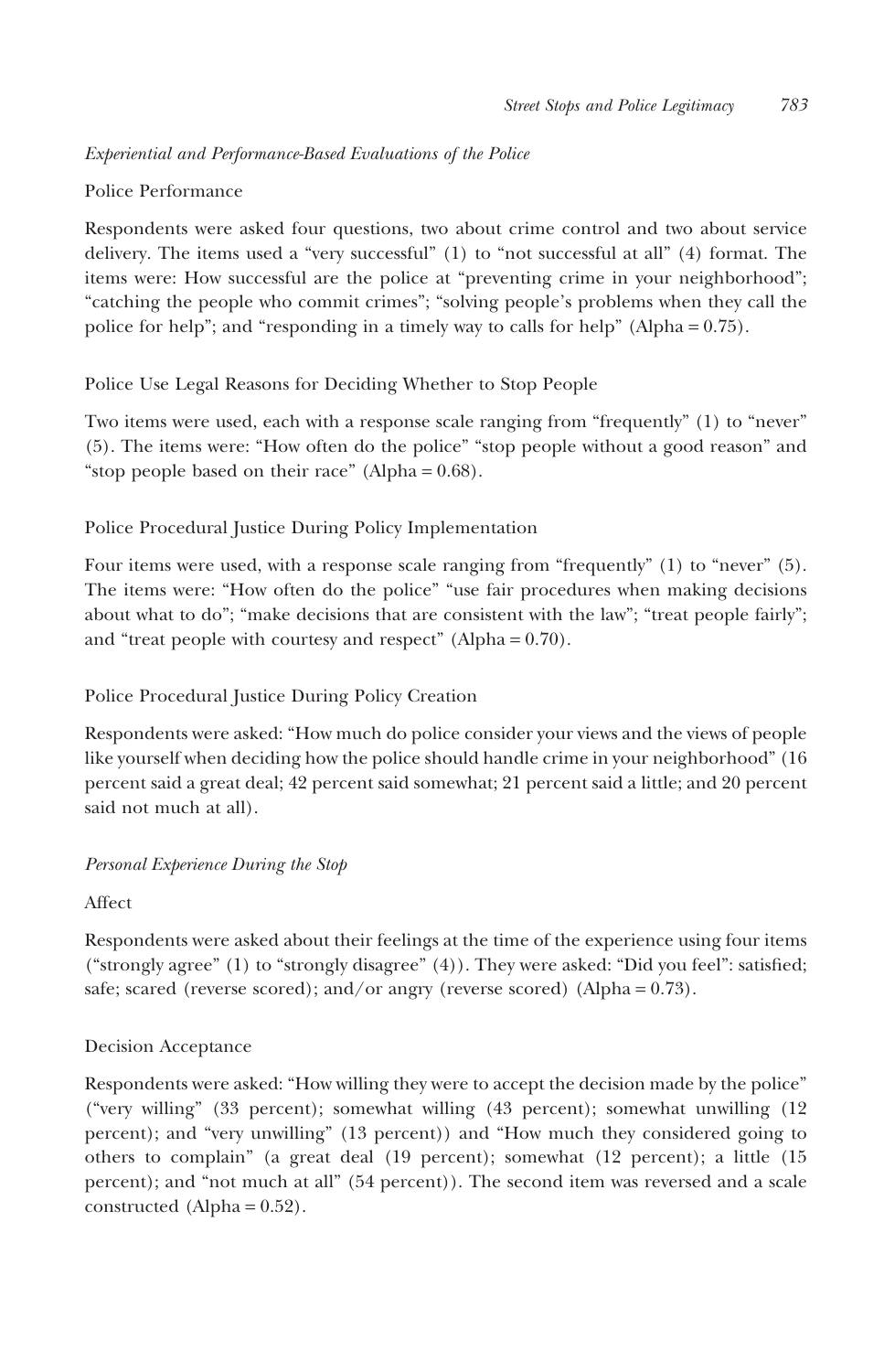# Legal Reason for Your Stop

Respondents were asked to strongly agree (23 percent); somewhat agree (35 percent); somewhat disagree (11 percent); or strongly disagree (31 percent) that "[t]he police had a legitimate reason to stop you."

# Outcome Fairness

Respondents were asked two questions and responded on a scale ranging from "strongly agree" (1) to "strongly disagree" (4). The questions were: "You received a fair outcome" and "You received the outcome you deserved according to the law" (Alpha = 0.83).

# Quality of Decision Making

Respondents were asked five questions and responded on a scale ranging from "strongly agree" (1) to "strongly disagree" (4). The questions were: "The police used fair procedures when making decisions about what to do"; "The police let you tell your side of the story"; "The police explained why they stopped you in a way that was clear to you"; "The police got the facts they needed to make good decisions"; and "The police made their decisions in a neutral and unbiased way" (Alpha = 0.85).

# Quality of Treatment

Respondents were asked five questions and responded on a scale ranging from "strongly agree" (1) to "strongly disagree" (4). The questions were: "The police treated you fairly"; "The police gave consideration to your views when deciding what to do"; "The police tried to do what was fair"; "The police treated you with dignity and courtesy"; and "The police respected your rights" (Alpha =  $0.88$ ).

# Degree of Police Intrusion

Questions about police behavior were: Did the police: "ask your name" and/or "ask for some form of identification"; search/use force "frisk or pat you down"; "search your bags"; "threaten to use physical force"; "actually use physical force"; "handcuff you"; "take out a weapon, such as a gun, a club or a taser"; and/or "threaten to use a weapon"; and (3) arrest "take you to the police station"; and/or "arrest you."